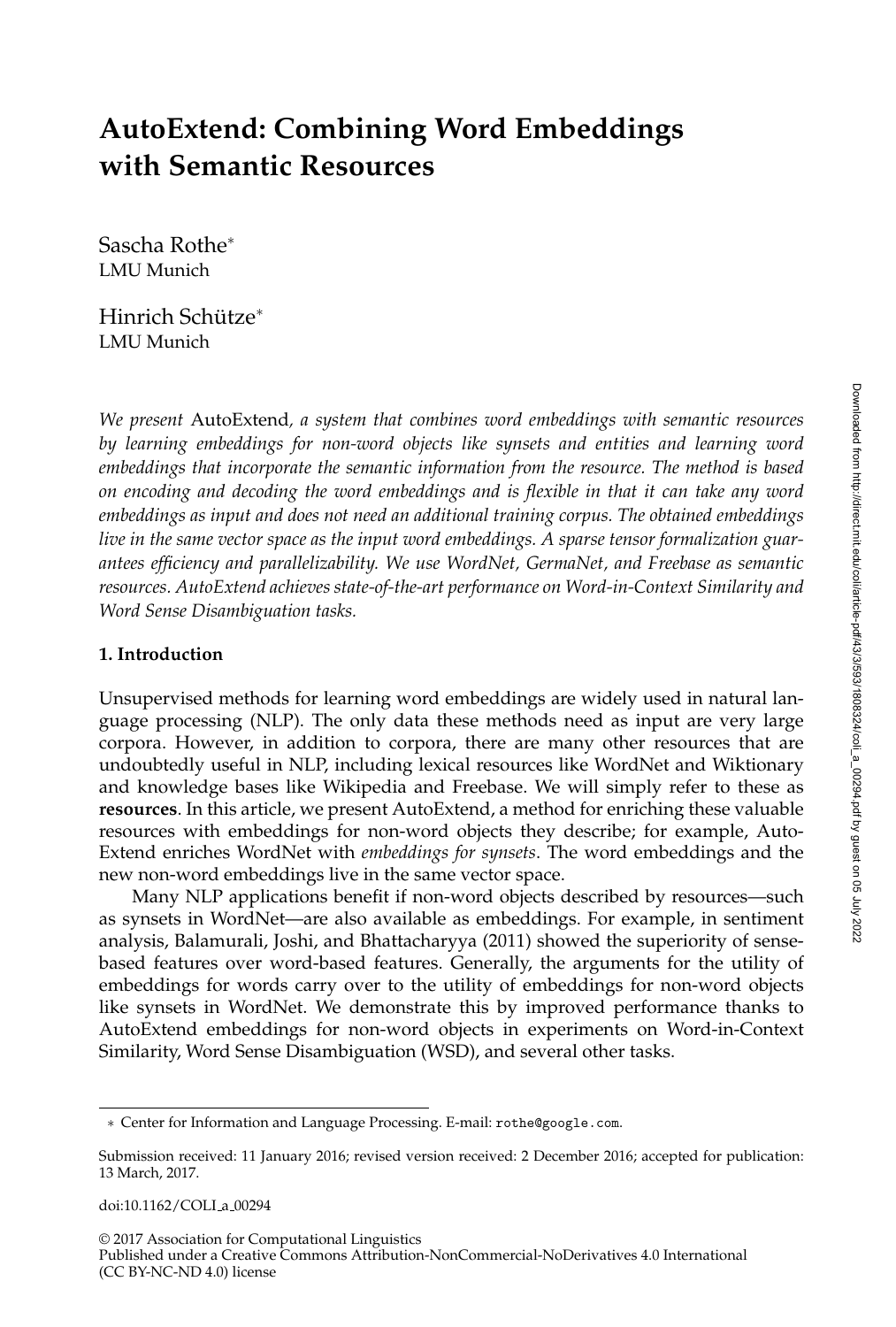To extend a resource with AutoExtend, we first formalize it as a graph in which (i) objects of the resource (both word objects and non-word objects) are nodes and (ii) edges describe **relations** between nodes. These relations can be of an additive or a similarity nature. **Additive relations** capture the basic intuition of the **offset calculus** (Mikolov et al. 2013a) as we will discuss in detail in Section 2. **Similarity relations** simply define similar nodes. We then define various constraints based on these relations. For example, one of our constraints states that the embeddings of two synsets related by the similarity relation should be close. Finally, we select the set of embeddings that minimizes the learning objective.

The advantage of our approach is that it *decouples* (i) the learning of word embeddings on the one hand and (ii) the extension of these word embeddings to non-word objects in a resource on the other hand. If someone identifies a better way of learning word embeddings, AutoExtend immediately can extend these embeddings to similarly improved embeddings for non-word objects. We do not rely on any specific properties of word embeddings that make them usable in some resources but not in others.

The main contributions of this article are as follows. We present AutoExtend, a flexible method that extends word embeddings to embeddings of non-word objects. We demonstrate the generality and flexibility of AutoExtend by running experiments on three different resources: WordNet (Fellbaum 1998), Freebase (Bollacker et al. 2008), and GermaNet (Hamp, Feldweg et al. 1997). AutoExtend does not require manually labeled corpora. In fact, it does not require any corpora. All we need as input is a set of word embeddings and a resource that can be formally modeled as a graph in the way described above. We show that AutoExtend achieves state-of-the-art performance on several tasks including WSD.

This article is structured as follows. In Section 2, we introduce the AutoExtend model. In Section 3, we describe the three resources we use in our experiments and how we model them. We evaluate the embeddings of word and non-word objects in Section 4 using the tasks of WSD, Entity Linking, Word Similarity, Word-in-Context Similarity, and Synset Alignment. Finally, we give an overview of related work in Section 5 and present our conclusions in Section 6.

# **2. Model**

The graph formalization that underlies AutoExtend is based on the *offset calculus* introduced by Mikolov et al. (2013a). We interpret this calculus as a group theory formalization of word relations: We have a set of elements (the word embeddings) and an operation (vector addition) satisfying the axioms of a commutative group, in particular, commutativity, closure, $^1$  associativity, and invertibility.

The easiest way to see that the original formulation by Mikolov et al. (2013a) corresponds to a commutative group is to conceptualize word embeddings as *sums of property embeddings*. For example, let  $\vec{g}_f$  and  $\vec{g}_m$  be the embeddings for the properties *feminine gender* and *masculine gender* and let  $\vec{r}$  and  $\vec{p}$  be the properties of being a ruler

<sup>1</sup> Closure does not hold literally for the set of words of a language represented in a finite corpus: There can be no bijection between the countable set of words and the uncountable set of real-valued vectors. When the sum  $\vec{x}$  +  $\vec{y}$  of the embeddings of two words *x* and *y* is not attested as the embedding of a word, then we can see it as the embedding of a longer description. A simple example is that for many animals *x*, there are special words for the sum of *x* and *young* (*calf*, *cub*, *chick*), but for others, a phrase must be used (*baby koala* in non-Australian varieties of English, *infant baboon*).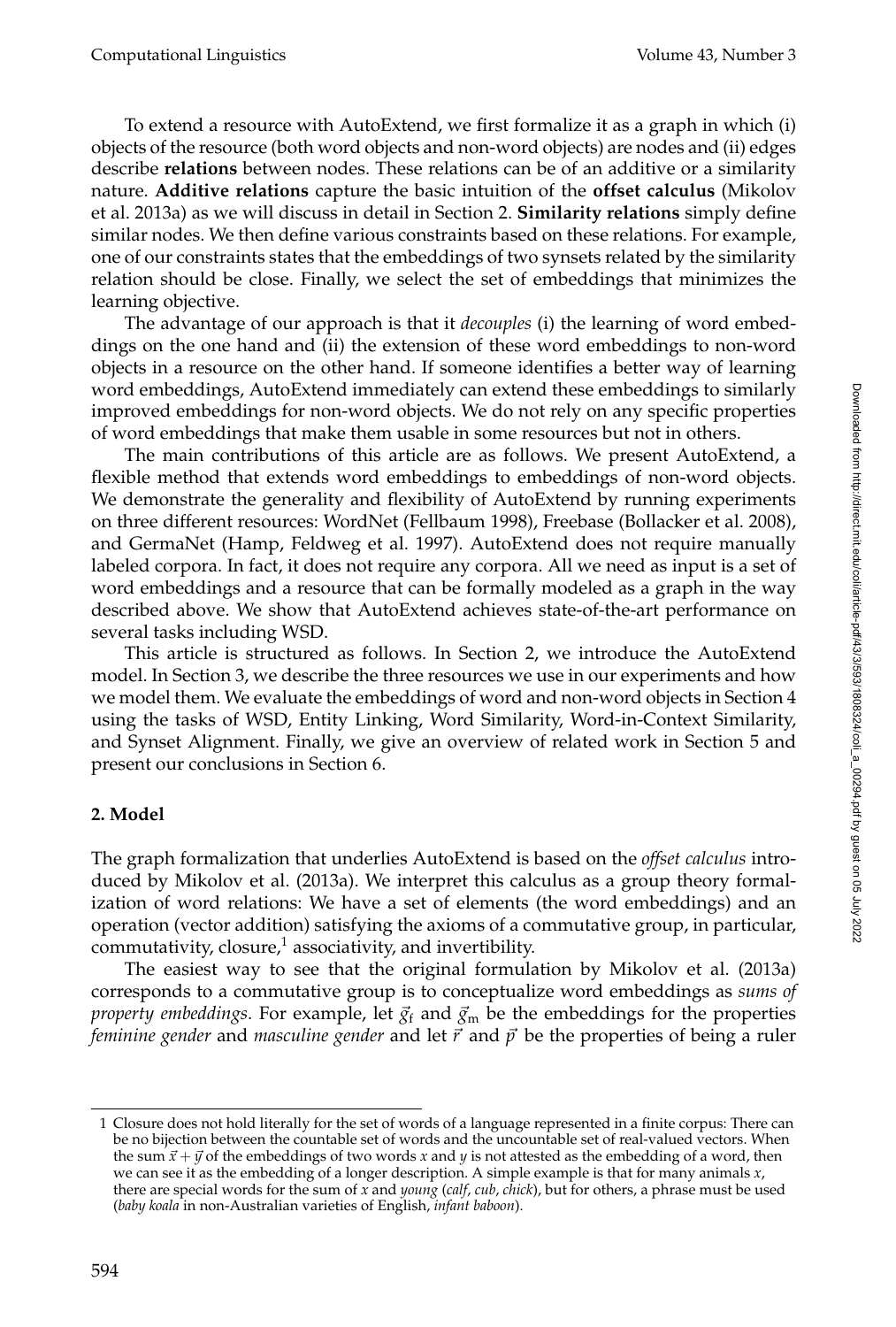# and a person. Then we can formalize the semantics of *queen*, *king*, *man*, and *woman* and their additive relations as follows:

$$
\vec{v}(\text{queen}) = \vec{r} + \vec{g}_f \tag{1}
$$

$$
\vec{v}(\text{king}) = \vec{r} + \vec{g}_{\text{m}} \tag{2}
$$

$$
\vec{v}(\text{woman}) = \vec{p} + \vec{g}_f \tag{3}
$$

$$
\vec{v}(\text{man}) = \vec{p} + \vec{g}_{\text{m}} \tag{4}
$$

$$
\vec{v}(\text{queen}) - \vec{v}(\text{king}) = \vec{g}_f - \vec{g}_m \tag{5}
$$

$$
\vec{v}(\text{woman}) - \vec{v}(\text{man}) = \vec{g}_f - \vec{g}_m \tag{6}
$$

$$
\vec{v}(\text{king}) = \vec{v}(\text{queen}) - \vec{v}(\text{woman}) + \vec{v}(\text{man})
$$
\n(7)

Equations (5) and (6) motivate the name *offset calculus*: The differences of pairs of embeddings that only differ on the same property and have the same relative value settings on those properties (e.g., masculine vs. feminine for the gender property) are modeled as fixed offsets. Equation (7) is an example of how offsets are used for computing analogies, the application of the offset calculus that has received a lot of attention. Equations (1)– (4) are examples of what we take as the underlying assumption of the offset calculus about how embeddings of words are formed: as sums of property vectors.

In addition to semantic properties like gender, the offset calculus has been applied to morphological properties (e.g., *running* − *walking* + *walked* = *ran*) and even to properties of regional varieties of English (e.g., *bonnet* − *aubergine* + *eggplant* = *hood*). We take an expansive view of what a property is and include complex properties that are captured by resources. The most important instance of this expansive view in this article is that we *model a word's embedding as the sum of the embeddings of its senses*. For example, the vector of the word *suit* is modeled as the sum of a vector representing *lawsuit* and a vector representing *business suit*. Apart from the offset calculus, this can also be motivated by the additivity that underlies many embedding learning algorithms. This is most obvious for the counts in vector space models. They are clearly additive and thus support the view of a word as the sum of its senses. To be more precise, a word is a *weighted* sum of its senses, where the weights represent the probability of a sense. Our model incorporates this by simply learning shorter or longer vectors.

The basic idea behind AutoExtend is that it takes the embedding of an object that is a bundle of properties as input and "decodes" or "unravels" this embedding to the embeddings of these properties. For example, AutoExtend unravels the embedding of a word to the embeddings of its senses. These senses are not directly observable, so we can view them as hidden variables.

## **2.1 General Framework**

The basic input to AutoExtend is a semantic resource represented as a graph and an embedding space given as a set of vectors. Each node in the graph is associated with a vector in a high-dimensional vector space. Nodes in the graph can have different types; for example, in WordNet, the types are word, lexeme, and synset (see Figure 1). One type is the *input type*. Embeddings of nodes for this type are known. Embeddings of the other types are unknown and will be learned by AutoExtend.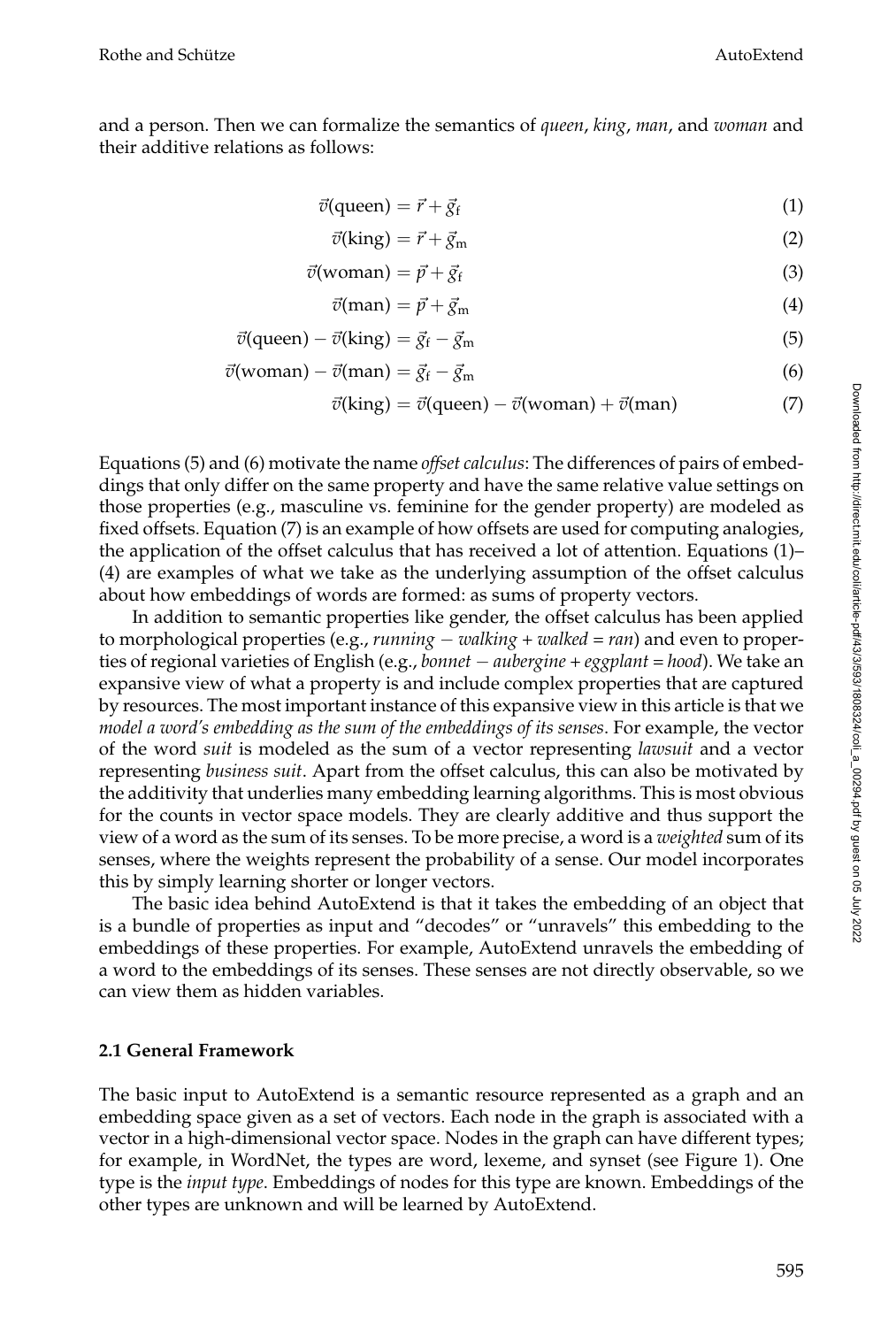

## **Figure 1**

A small subset of the resource WordNet represented as a graph with three different types of nodes. Words (blue) are connected to lexemes (orange) by additive relations (gray). Lexemes are connected to synsets (green) and words. Synsets are connected to lexemes and also to other synsets by (dis)similarity relations (red).

Concretely, to extend a resource with AutoExtend, we (i) formalize it as a graph based on the offset calculus, (ii) assign known objects an input embedding, (iii) define a learning objective on the graph, and, finally, find the set of embeddings that optimizes the learning objective.

*(i) Graph formalization of resource.* In our formalization of the resource as a graph, objects of the resource—both word objects and non-word objects—are nodes; some edges of the resource describe *additive relations* between nodes. These additive relations are the basic relations of the offset calculus between embeddings of words, on the one hand, and embeddings of constituents derived from the resource (e.g., semantic properties, morphological properties, or senses), on the other hand. More precisely, the embedding of a node *x* is the sum of the embeddings of all nodes *y<sup>i</sup>* that are connected via an edge  $(y_i, x)$ . Other edges of the resource describe *similarity relations*. One example of this is that the embeddings of two synsets related by the hyponymy relation should be close. An example of such a graph can be seen in Figure 1.

*(ii) Connecting resource and word embeddings.* Each node is associated with a vector. The vectors of some nodes are known and the vectors of other nodes (e.g., senses) are not known. Throughout this article a known object is a word; note that a word can also be a short phrase. An example for the embedding space we want to learn can be seen in Figure 2.

*(iii) Learning objective.* We define the learning objective based on various constraints. The *additive relations* define the topology of an autoencoder, which will result in autoencoding constraints that apply if a resource object participates in different additive relations (see next section). We also use *similarity relations* that are specified in the resource. Finally, we select the set of embeddings for non-word objects that minimizes the learning objective. We will assign them to those nodes in the graph (e.g., senses) that do not occur in corpora and do not have corpus-based embeddings.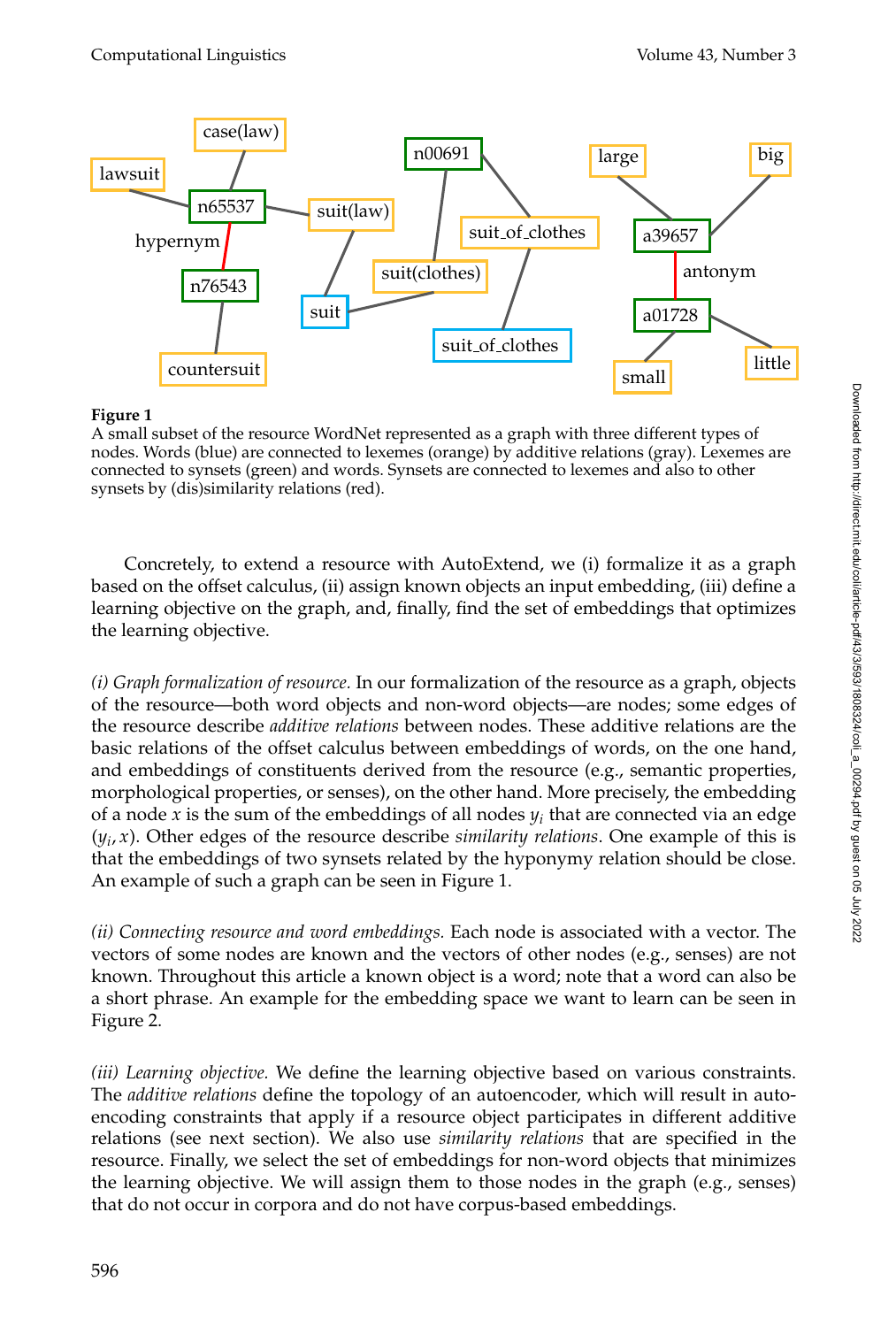

#### **Figure 2**

The embedding space we want to learn. The embeddings for words (blue) are given (input type). The embeddings for lexemes (orange) and synsets (green) have to be learned (unknown types). The additive edges define either that lexemes sum up to words or that they sum up to synsets. The similarity edges define which embeddings are similar (e.g., n65537 and n76543).

We present AutoExtend in more detail in the following sections. Although we could couch the discussion in terms of generic resources, the presentation is easier to follow if a specific resource is used as an example. We will therefore use WordNet as an example resource where appropriate. We now give a brief description of those aspects of WordNet that we make use of in this article.

Words in WordNet are lemmata where a lemma is defined as a particular spelling of the base form of an inflected word form; i.e., a lemma is a sequence of letters with a particular part of speech. A *lexeme* pairs such a spelling with a particular meaning. A *synset* is a set of lexemes with the same meaning in the sense that they are interchangeable for each other in context. Thus, we can also define a lexeme as the conjunction of a word and a synset. Additive relations between lexemes and words and between lexemes and synsets correspond to a graph in which each lexeme node is connected to exactly one word node and to exactly one synset node. Additionally, two synset nodes can be connected to indicate a (dis)similarity relation holding between them, for example, hyponymy or antonymy.

In the context of this article, word nodes are "known" in the sense that we have learned their vectors from a large corpus. Embeddings for inflected forms are not used in this paper. $^2$  Lexeme and synset nodes are unknown because they are not directly observable in a corpus and vectors cannot be learned from them using standard embedding learning algorithms.

## **2.2 Additive Edges**

As already mentioned, we will use WordNet as an example resource to simplify the presentation of our model. We will use the additive edges to formulate two basic

<sup>2</sup> We also tried (i) lemmatizing the corpus, (ii) using an averaged embedding of all inflected forms and (iii) using only the embeddings of the most frequent inflected form. These three methods yielded worse performance.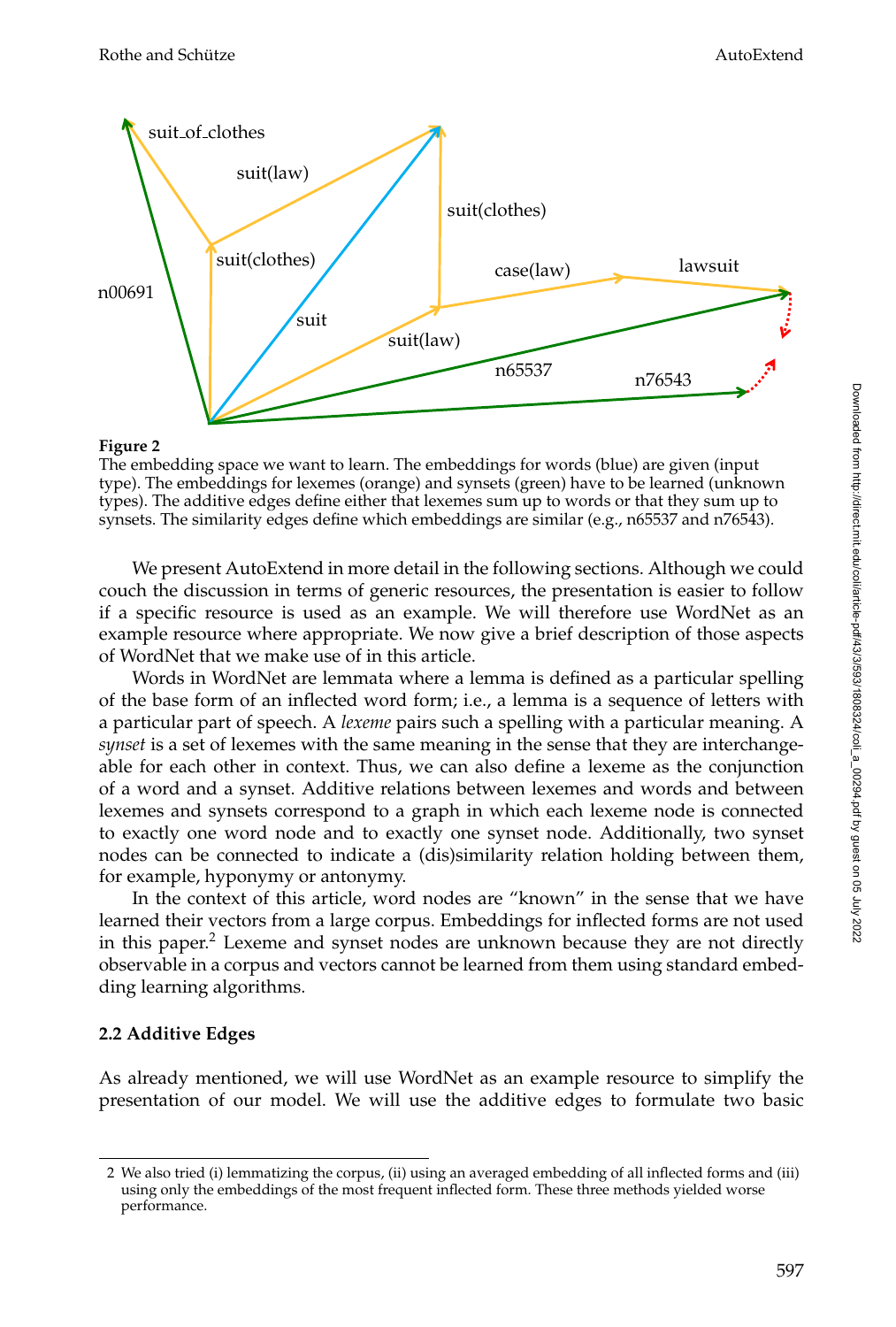Computational Linguistics Volume 43, Number 3

premises of our model: (i) words are sums of their lexemes and (ii) synsets are sums of their lexemes. For example, the embedding of the word *suit* is a sum of the embeddings of its two lexemes *suit(textile)* and *suit(law)*; and the embedding of the synset *lawsuitcase-suit(law)* is a sum of the embeddings of its three lexemes *lawsuit*, *case(law)*, and *suit(law)* (see Figure 3). This is equivalent to saying words split up into their lexemes and lexemes sum up to their synsets. We will formulate this in this subsection.

We denote word vectors as  $w^{(i)} \in \mathbb{R}^n$ , synset vectors as  $s^{(j)} \in \mathbb{R}^n$ , and lexeme vectors as  $l^{(i,j)} \in \mathbb{R}^n$ , where  $l^{(i,j)}$  is that lexeme of word  $w^{(i)}$  that is a member of synset  $s^{(j)}$ . We set lexeme vectors  $l^{(i,j)}$  that do not exist to zero. For example, the non-existing lexeme *flower(truck)* is set to zero. We can then formalize our premise that (i) and (ii) hold as follows:

$$
w^{(i)} = \sum_{j} l^{(i,j)} \tag{8}
$$

$$
s^{(j)} = \sum_{i} l^{(i,j)} \tag{9}
$$

These two equations are underspecified. We therefore introduce the matrix  $E^{(i,j)} \in \mathbb{R}^{n \times n}$ :

$$
l^{(i,j)} = E^{(i,j)}w^{(i)} \tag{10}
$$

We make the assumption that the dimensions in Equation (10) are independent of each other, that is,  $E^{(i,j)}$  is a diagonal matrix. Our motivation for this assumption is: (i) This makes the computation technically feasible by significantly reducing the number of parameters and by supporting parallelism. (ii) Treating word embeddings on a per-dimension basis is a frequent design choice (e.g., Kalchbrenner, Grefensette, and Blunsom 2014). (iii) When vectors are treated as elements of a group, the addition is dimension-wise.

Note that we allow  $E^{(i,j)} < 0$  and in general the distribution weights for each dimension (diagonal entries of *E* (*i*,*j*) ) will be different. Our assumption can be interpreted as word  $w^{(i)}$  distributing its embedding activations to its lexemes on each dimension separately.



## **Figure 3**

A subgraph of Figure 1 with additive edges only. Words are sums of their lexemes and synsets are sums of their lexemes. The circles are intended to show four different embedding dimensions.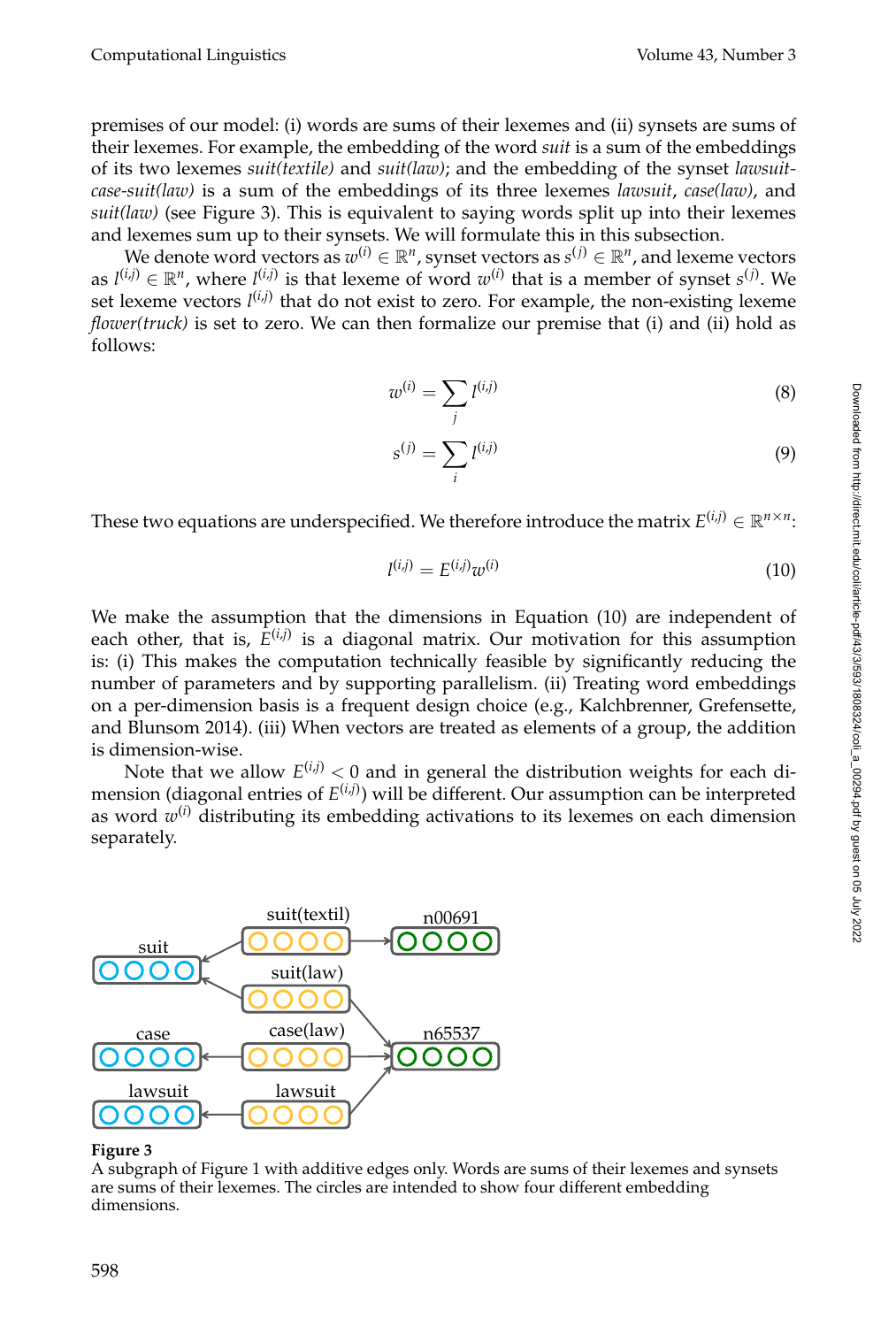Equations (8) and (9) can then be written as follows:

$$
w^{(i)} = \sum_{j} E^{(i,j)} w^{(i)}
$$
 (11)

$$
s^{(j)} = \sum_{i} E^{(i,j)} w^{(i)}
$$
 (12)

From Equation (11) it directly follows that:

$$
\sum_{j} E^{(i,j)} = I_n \quad \forall i \tag{13}
$$

with  $I_n$  being the identity matrix.

Let *W* be a  $|V| \times n$  matrix where *n* is the dimensionality of the embedding space,  $|V|$ is the number of words and each row  $w^{(i)}$  is a word embedding; and let *S* be a  $|S| \times n$ matrix where |*S*| is the number of synsets and each row *s* (*j*) is a synset embedding. *W* and *S* can be interpreted as linear maps and a mapping between them is given by the rank 4 tensor  $\mathbf{E} \in \mathbb{R}^{|S| \times n \times |V| \times n}$ . We can then write Equation (12) as a tensor matrix product:

$$
S = \mathbf{E} \times W \tag{14}
$$

and Equation (13) states, that

$$
\sum_{j} \mathbf{E}_{j,d_2}^{i,d_1} = 1 \quad \forall i, d_1, d_2 \tag{15}
$$

Additionally, there is no interaction between different dimensions, so  $\mathbf{E}_{id}^{i,d_1}$  $f_{j,d_2}^{l,a_1} = 0$  if  $d_1 \neq d_2$ . In other words, we are creating the tensor by stacking the diagonal matrices *E* (*i*,*j*) over *i* and *j*. Another sparsity arises from the fact that many lexemes do not exist:  $\mathbf{E}_{id}^{i,d_1}$  $\int_{i,d_2}^{i,d_1} = 0$ if  $l^{(i,j)} = 0$ ; i.e.,  $l^{(i,j)} \neq 0$  only if word *i* has a lexeme that is a member of synset *j*. To summarize the sparsity:

$$
\mathbf{E}_{j,d_2}^{i,d_1} = 0 \Leftarrow d_1 \neq d_2 \vee l^{(i,j)} = 0 \tag{16}
$$

#### **2.3 Learning Through Autoencoding**

We adopt an autoencoding framework to learn embeddings for lexemes and synsets. To this end, we view the tensor equation  $S = \mathbf{E} \times W$  as the encoding part of the autoencoder: The synsets are the encoding of the words. For the decoding part, we will take another copy of Figure 3, flip it horizontally, and concatenate it to the encoding part (see Figure 4). This time the offset calculus relationships—words are sums of their lexemes and synsets are sums of their lexemes—translate into synsets splitting up into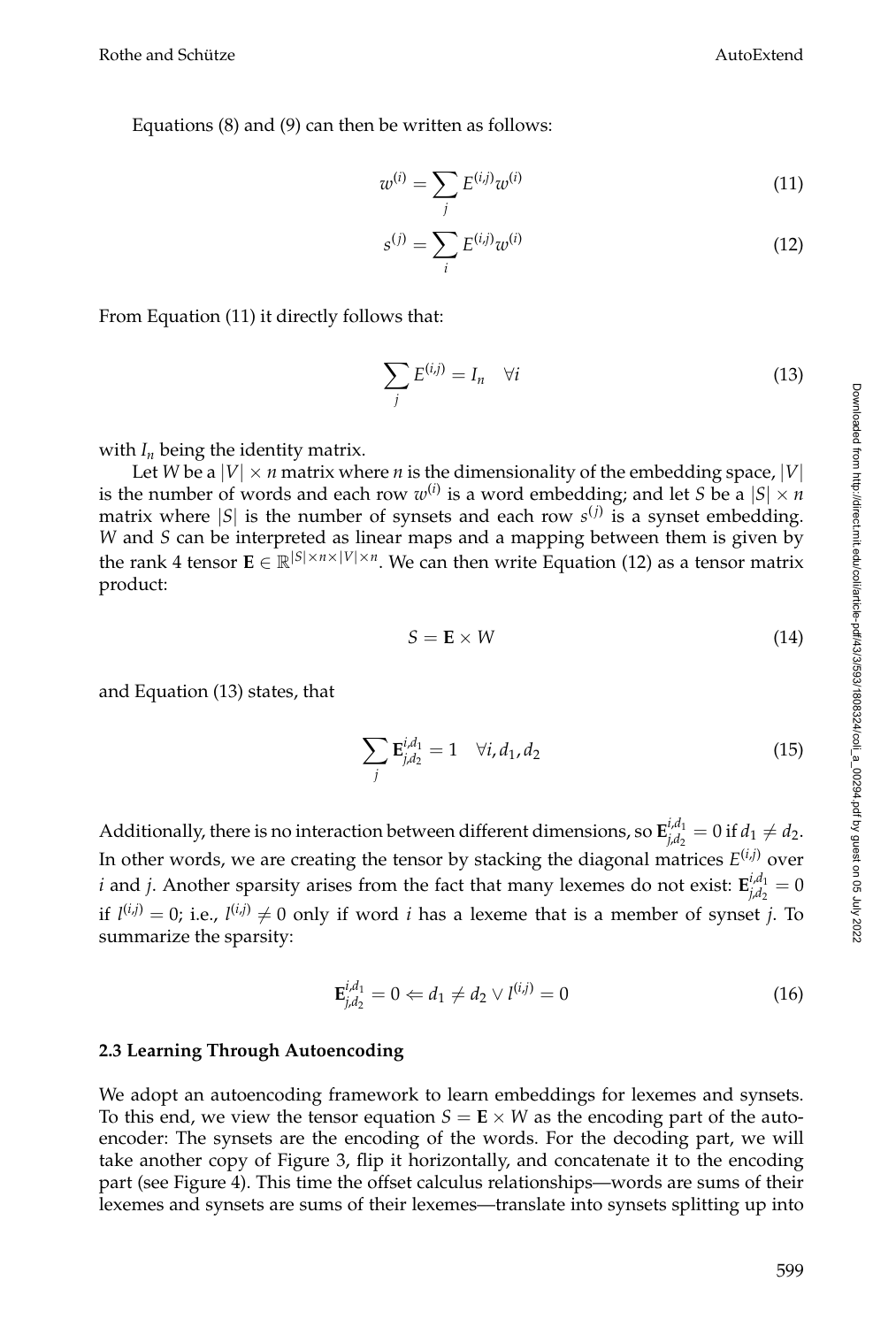

**Figure 4**

Encode and decode part of AutoExtend. The circles are intended to show four different embedding dimensions. These dimensions are treated as independent. The word constraint aligns the input and the output layer (blue columns), that is, the difference between encoding input and decoding output is minimized. The lexeme constraint aligns the second and fourth layers (orange columns).

their lexemes and lexemes summing up to their words. We formulate the corresponding decoding part as follows:

$$
s^{(j)} = \sum_{i} l_2^{(i,j)} \tag{17}
$$

$$
w_2^{(i)} = \sum_j l_2^{(i,j)} \tag{18}
$$

In analogy to  $E^{(i,j)}$ , we introduce the diagonal matrix  $D^{(j,i)}$ :

$$
l_2^{(i,j)} = D^{(j,i)} s^{(j)} \tag{19}
$$

In this case, it is the synset that distributes itself to its lexemes. We can then rewrite Equations (17) and (18) as:

$$
s^{(j)} = \sum_{i} D^{(j,i)} s^{(j)}
$$
 (20)

$$
w_2^{(i)} = \sum_j D^{(j,i)} s^{(j)}
$$
 (21)

and we also obtain the equivalent of Equation (13) for  $D^{(j,i)}$ :

$$
\sum_{i} D^{(j,i)} = I_n \quad \forall j \tag{22}
$$

and in tensor notation:

$$
W_2 = \mathbf{D} \times S \tag{23}
$$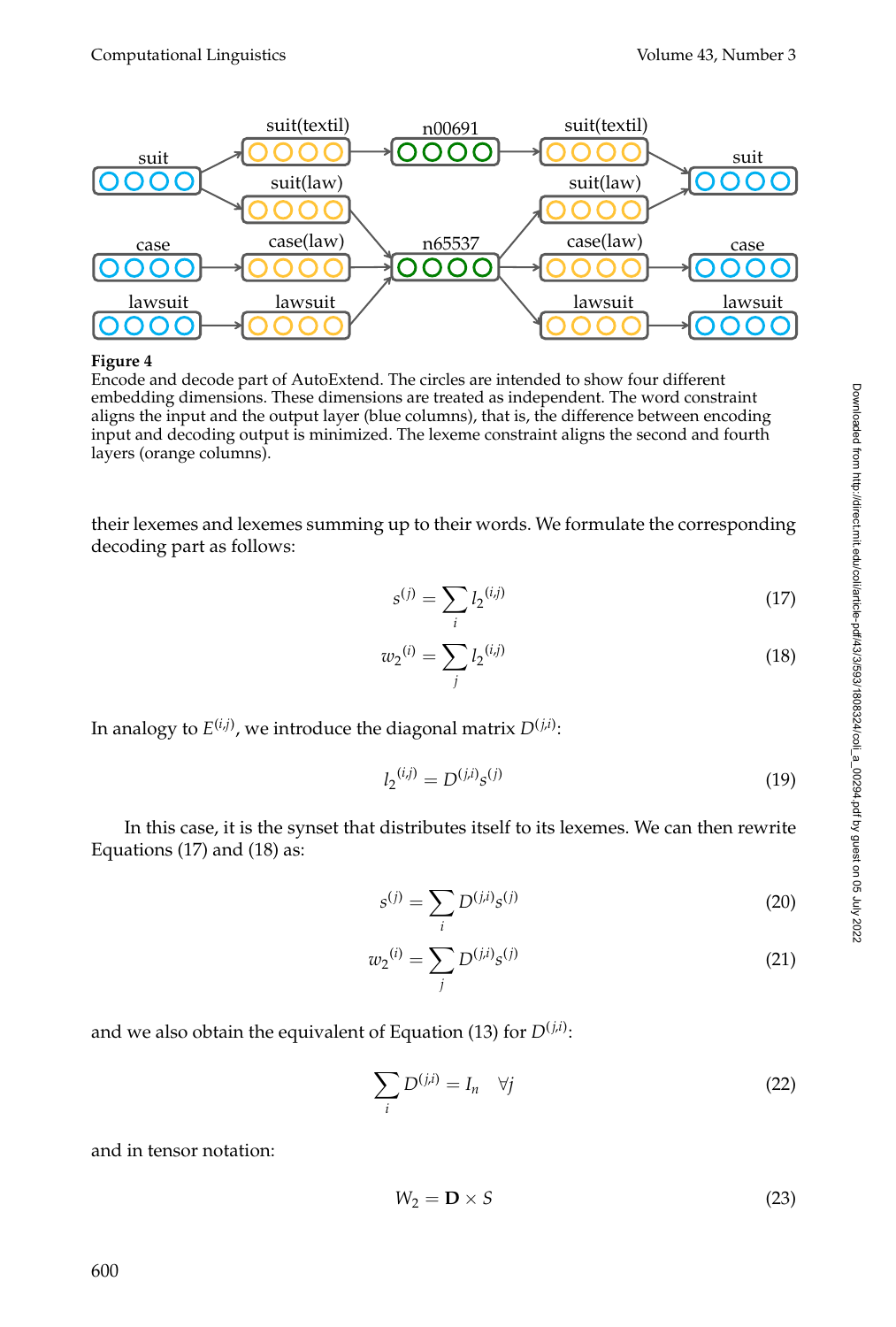Normalization and sparseness properties for the decoding part are analogous to the encoding part:

$$
\sum_{i} \mathbf{D}_{i,d_1}^{j,d_2} = 1 \quad \forall j, d_1, d_2 \tag{24}
$$

$$
\mathbf{D}_{i,d_1}^{j,d_2} = 0 \Leftarrow d_1 \neq d_2 \vee l^{(i,j)} = 0 \tag{25}
$$

We can state the learning objective of the autoencoder as follows:

$$
\underset{\mathbf{E},\mathbf{D}}{\text{argmin}} \|\mathbf{D} \times \mathbf{E} \times W - W\|
$$
 (26)

under the conditions of Equations (15), (16), (24), and (25).

Now we have an autoencoder where input and output layers are the word embeddings. Aligning these two layers (i.e., minimizing the difference between them) will give us the *word constraint*. The hidden layer represents the synset vectors. The tensors **E** and **D** have to be learned. They are rank 4 tensors of size  $\approx 10^{15}$ . However, we already discussed that they are very sparse, for two reasons: (i) We make the assumption that there is no interaction between dimensions. (ii) There are only a few interactions between words and synsets (only when a lexeme exists). In practice, there are only  $\approx$ 10<sup>7</sup> elements to learn, which is technically feasible.

#### **2.4 Matrix Formalization**

Based on the assumption that each dimension is fully independent of other dimensions, a separate autoencoder for each dimension can be created and trained in parallel. Let  $W \in \mathbb{R}^{|V| \times n}$  be a matrix where each row is a word embedding and  $w^{(d)} = W_{\cdot,d}$ , the *d*-th column of *W*, i.e., a vector that holds the *d*-th dimension of each word vector. In the same way,  $s^{(d)} = S_{\cdot,d}$  holds the *d*-th dimension of each synset vector and  $E^{(d)} = \mathbf{E}_{\cdot,d}^{,\cdot,d}$  $\mathcal{A}_{\mathcal{A}}^{d} \in \mathbb{R}^{|S| \times |V|}.$ We can write  $S = \mathbf{E} \times W$  as:

$$
s^{(d)} = E^{(d)}w^{(d)} \quad \forall d \tag{27}
$$

with  $E_{i,j}^{(d)} = 0$  if  $l^{(i,j)} = 0$ . The decoding equation  $W_2 = \mathbf{D} \times S$  takes this form:

$$
w_2^{(d)} = D^{(d)} s^{(d)} \quad \forall d \tag{28}
$$

where  $D^{(d)} = \mathbf{D}^{d}$  $\Gamma_{d}^{d} \in \mathbb{R}^{|V| \times |S|}$  and  $D_{j,i}^{(d)} = 0$  if  $l^{(i,j)} = 0$ . So *E* and *D* are symmetric in terms of non-zero elements. The learning objective becomes:

$$
\underset{E^{(d)}, D^{(d)}}{\text{argmin}} \| D^{(d)} E^{(d)} w^{(d)} - w^{(d)} \| \quad \forall d \tag{29}
$$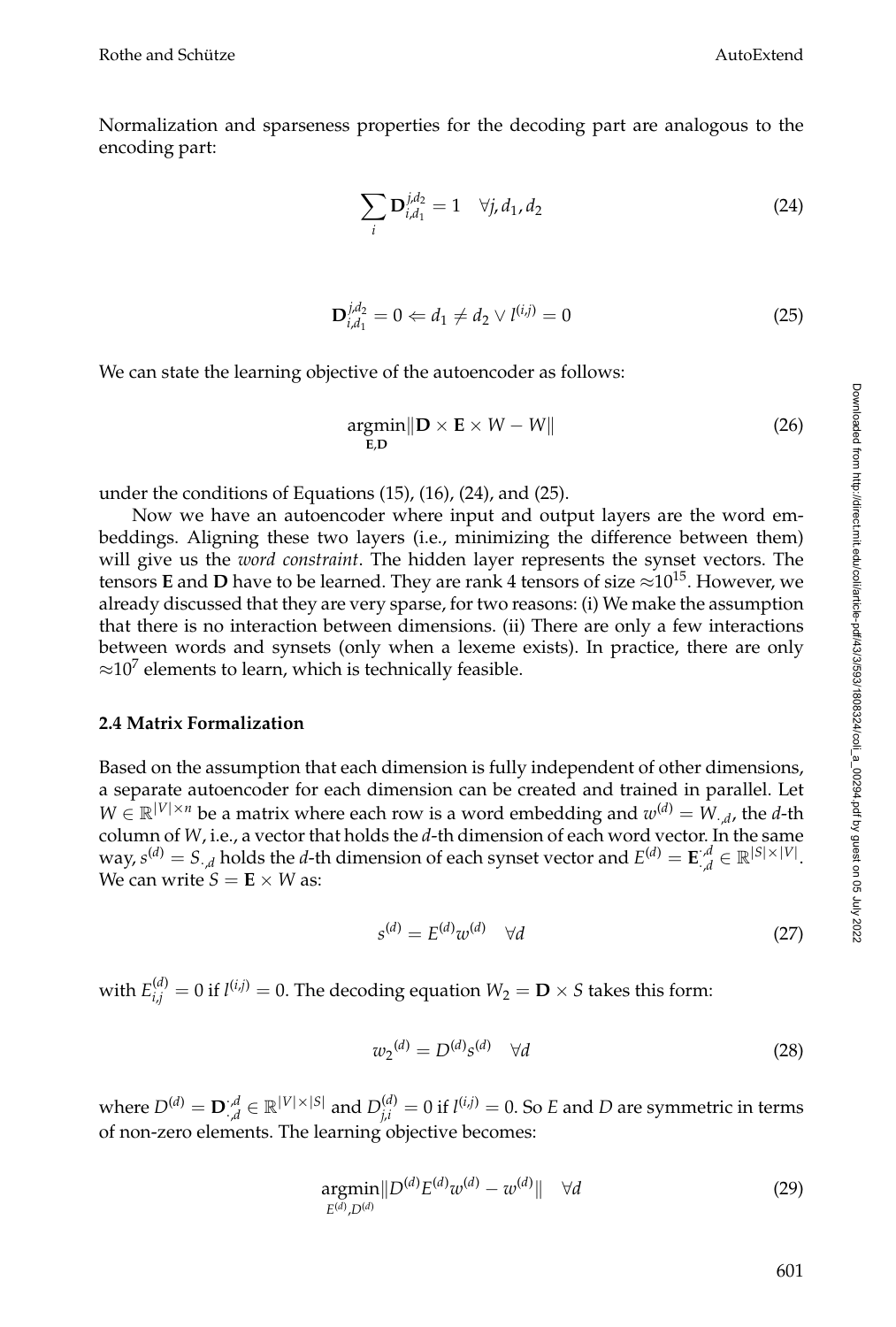# **2.5 Lexeme Embeddings**

The hidden layer *S* of the autoencoder gives us synset embeddings. The lexeme embeddings are defined when transitioning from *W* to *S*, or more explicitly by:

$$
l^{(i,j)} = E^{(i,j)}w^{(i)}
$$
\n(30)

However, there is also a second lexeme embedding in AutoExtend when transitioning from  $S$  to  $W_2$ :

$$
l_2^{(i,j)} = D^{(j,i)}s^{(j)} \tag{31}
$$

Aligning these two representations (i.e., minimizing the difference between them) seems natural, so we impose the following **lexeme constraint**:

$$
\underset{E^{(i,j)},D^{(j,i)}}{\text{argmin}} \|E^{(i,j)}w^{(i)} - D^{(j,i)}s^{(j)}\| \quad \forall i,j \tag{32}
$$

This can also be expressed dimension-wise. The matrix formulation is given by:

$$
\underset{E^{(d)}, D^{(d)}}{\operatorname{argmin}} \left\| E^{(d)} \operatorname{diag}(w^{(d)}) - \left( D^{(d)} \operatorname{diag}(s^{(d)}) \right)^T \right\| \forall d \tag{33}
$$

with  $\text{diag}(x)$  being a square matrix having  $x$  on the main  $\text{diagonal}, w^{(d)} = W_{\cdot,d}$  is again the *d*-th column of *W*, and vector  $s^{(d)}$  is defined by Equation (27). Although the lexeme constraint encourages the two embeddings of a lexeme  $(l^{(i,j)}$  and  $l_2^{(i,j)})$  to be similar, they are still two different lexeme embeddings. In all experiments reported in Section 4 we will use the average of both embeddings and in Section 4.6 we will analyze the weighting in more detail.

## **2.6 Similarity Edges**

Some WordNet synsets contain only a single word (lexeme). The autoencoder learns based on the word constraint—that is, lexemes being shared by different synsets (and also words); thus, it is difficult to learn good embeddings for single-lexeme synsets. To remedy this problem, we use the similarity edges to impose the constraint that *synsets related by WordNet relations should have similar embeddings*. Table 1 shows the

| Table 1 |                                                   |  |  |
|---------|---------------------------------------------------|--|--|
|         | Number of similarity relations by part-of-speech. |  |  |

|            | noun     | verb     | adi    | adv |
|------------|----------|----------|--------|-----|
| hypernymy  | 84,505   | 13,256   |        |     |
| antonymy   | 2,154    | 1,093    | 4,024  | 712 |
| similarity |          | $\theta$ | 21,434 |     |
| verb group | $\theta$ | 1.744    |        |     |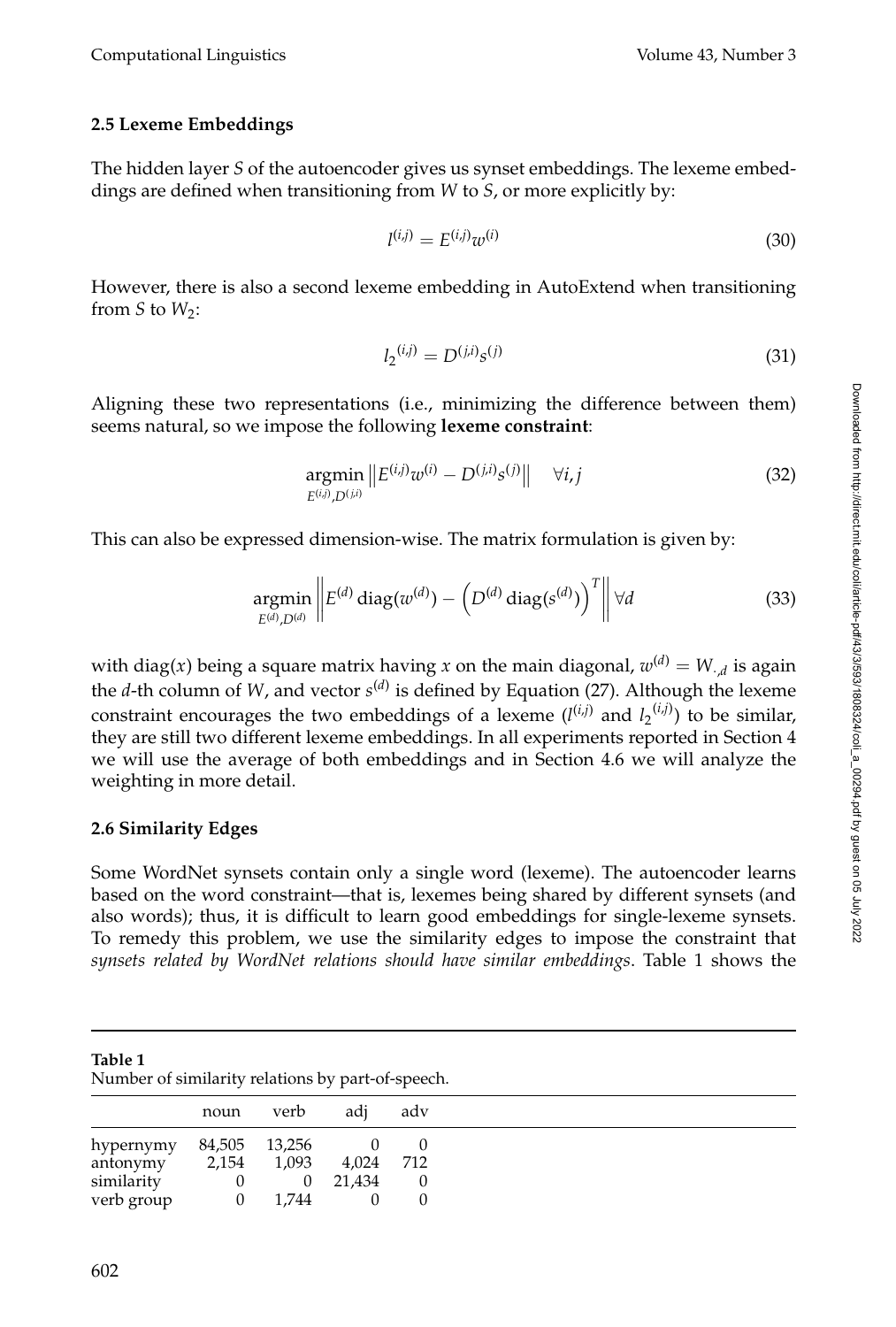relations that we used. Note that we also used the antonym relation, as antonyms are often replaceable in context and thus have similar word embeddings in standard word embedding models. Similarity relations are entered in a new matrix  $R \in \mathbb{R}^{r \times |S|}$ , where  $r$ is the number of relation tuples. For each relation tuple, i.e., row in *R*, we set the columns corresponding to the first and second synset to 1 and −1, respectively. The values of *R* are not updated during training. We use a squared error function and 0 as target value. This forces the system to find similar values for related synsets. Formally, the **similarity constraint** is:

$$
\underset{E^{(d)}}{\operatorname{argmin}} \|RE^{(d)}w^{(d)}\| \quad \forall d \tag{34}
$$

## **2.7 Column Normalization**

Our model is based on the premise that a word is the sum of its lexemes (Equation (8)). From the definition of  $E^{(i,j)}$ , we derived that  $\mathbf{E} \in \mathbb{R}^{|S| \times n \times |V| \times n}$  should be normalized over the first dimension (Equation (15)). So  $E^{(d)} \in \mathbb{R}^{|S| \times |V|}$  should also be normalized over the first dimension. In other words,  $E^{(d)}$  should be a column normalized matrix. Another premise of the model is that a synset is the sum of its lexemes. Therefore,  $D^{(d)}$ should also be column normalized. We call this the **column normalization constraint** and formalize it as follows:

$$
\underset{E^{(d)}}{\text{argmin}} \left\| ([1, \dots, 1] E^{(d)}) - [1, \dots, 1] \right\| \quad \forall d \tag{35}
$$

$$
\underset{D^{(d)}}{\text{argmin}} \|\langle [1,\ldots,1] \, D^{(d)} \rangle - [1,\ldots,1] \, \|\quad \forall d \tag{36}
$$

## **2.8 Implementation**

Our training objective is the minimization of the sum of all constraints normalized by their output size, namely, the word constraint (Equation (29)) divided by the number of words, the lexeme constraint (Equation (33)) divided by the number of lexemes, and the similarity constraint (Equation (34)) divided by the number of similarities. Our training objective is minimization of the sum of these three normalized constraints, weighted by α (Equation (29)), β (Equation (33)), and  $1 - \alpha - \beta$  (Equation (34)). The parameters α and β are tuned on development sets using a grid search with step size 0.1. To save computational cost we explore a "lazy" approach for the column normalization constraint (Equations (35) and (36)): We start the computation with column normalized matrices and normalize them again after each iteration (doing a gradient descent on the other three constraints) as long as the error function still decreases. When the error function starts increasing, we stop normalizing the matrices and continue with a normal gradient descent. This respects the fact that whereas *E* (*d*) and *D*(*d*) should be column normalized in theory, there are many practical issues that prevent this (e.g., out-ofvocabulary words).

The overall training objective cannot be solved analytically because it is subject to Equation (16) and Equation (25). We therefore use backpropagation. It turned out to be unnecessary to use regularization: All learned weights in the experiments presented below are in  $[-2, 2]$ .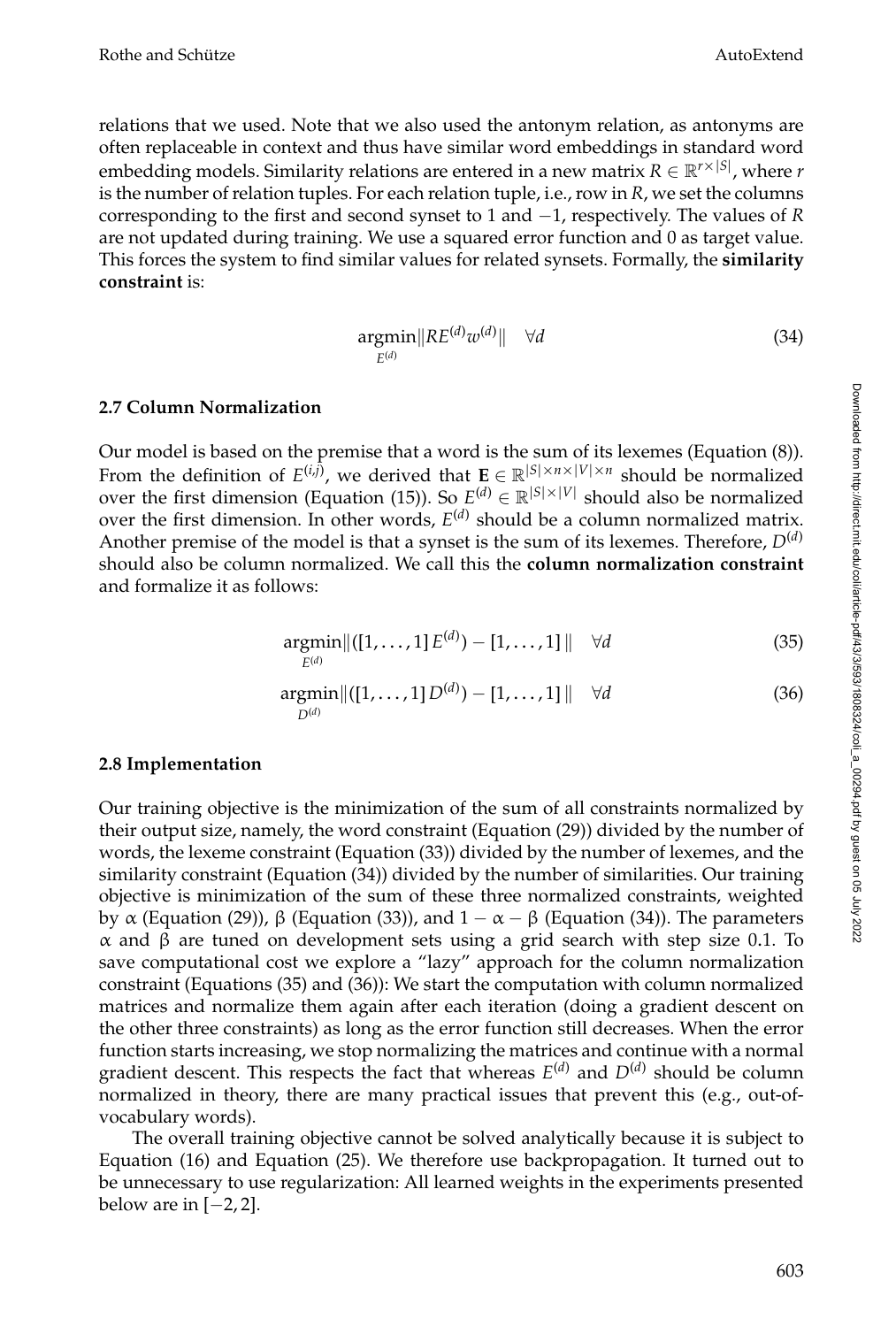Number of items in different resources and after the intersection with word2vec vectors (w2v). The analogs of synsets in Freebase are entities ("e:") and types ("t:").

|         | WordNet 2.1 | $\cap w2v$ | GermaNet 9.0 | $\cap w2v$ |    |           | Freebase   | $\cap w2v$ |  |
|---------|-------------|------------|--------------|------------|----|-----------|------------|------------|--|
| words   | 147.478     | 54.570     | 109,683      | 89.160     |    | $\approx$ | 23,000     | 17.165     |  |
| synsets | 117.791     | 73.844     | 93.246       | 82.027     | e: | $\approx$ | 50,000,000 | 12,362     |  |
|         |             |            |              |            |    | $\approx$ | 26.000     | 3.516      |  |
| lexemes | 207.272     | 106,167    | 124.996      | 103,926    |    | $\approx$ | 47,000,000 | 27.478     |  |

## **3. Data**

We test our framework in three different problem settings that cover three resources and two languages.

# **3.1 WordNet**

We use publicly available 300-dimensional embeddings<sup>3</sup> for 3,000,000 words and phrases trained on Google News, a corpus of  $\approx 10^{11}$  tokens, using word2vec continuous bag-of-words (CBOW), with a window size of 5 (Mikolov et al. 2013b). Unless stated otherwise we use WordNet 2.1, as the SensEval tasks are based on this version. Many words in the word2vec vocabulary are not in WordNet, for example, inflected forms (*cars*) and proper nouns (*Tony Blair*). Conversely, many WordNet lemmata are not in the word2vec vocabulary, for example, *42* (digits were converted to 0). This results in a number of empty synsets (see Table 2). Note, however, that AutoExtend can produce embeddings for empty synsets because we also use similarity relations, not just additive relations.

We run AutoExtend on the word2vec vectors. Our main goal is to produce compatible embeddings for lexemes and synsets. In this way, we can compute nearest neighbors across all three types, as shown in Figure 5.

# **3.2 GermaNet**

For this set-up, we train word2vec embeddings for German using settings similar to those that were used to train the English word2vec embeddings. We use the German Wikipedia with 5  $\times$  10 $^{8}$  tokens and preprocess them with the word2phrase tool included in word2vec twice, first with a threshold of 200 and then with a threshold of 100. After that, we run word2vec with identical settings as the downloaded word embeddings (i.e., CBOW, window size 5, minimal count 5, negative sampling 3, and hierarchical softmax off). We run 10 iterations to compensate for the smaller corpus. After that, we intersect them with words found in GermaNet 9.0. As GermaNet has the same structure as WordNet, we can directly apply AutoExtend to it. For similarity relations, we only use hypernymy and antonymy. In GermaNet, antonymy is a relationship between lexemes. To match our model, we extend it to synsets by viewing any pair of synsets as antonyms if they contain lexemes that are antonyms.

<sup>3</sup> http://code.google.com/p/word2vec/.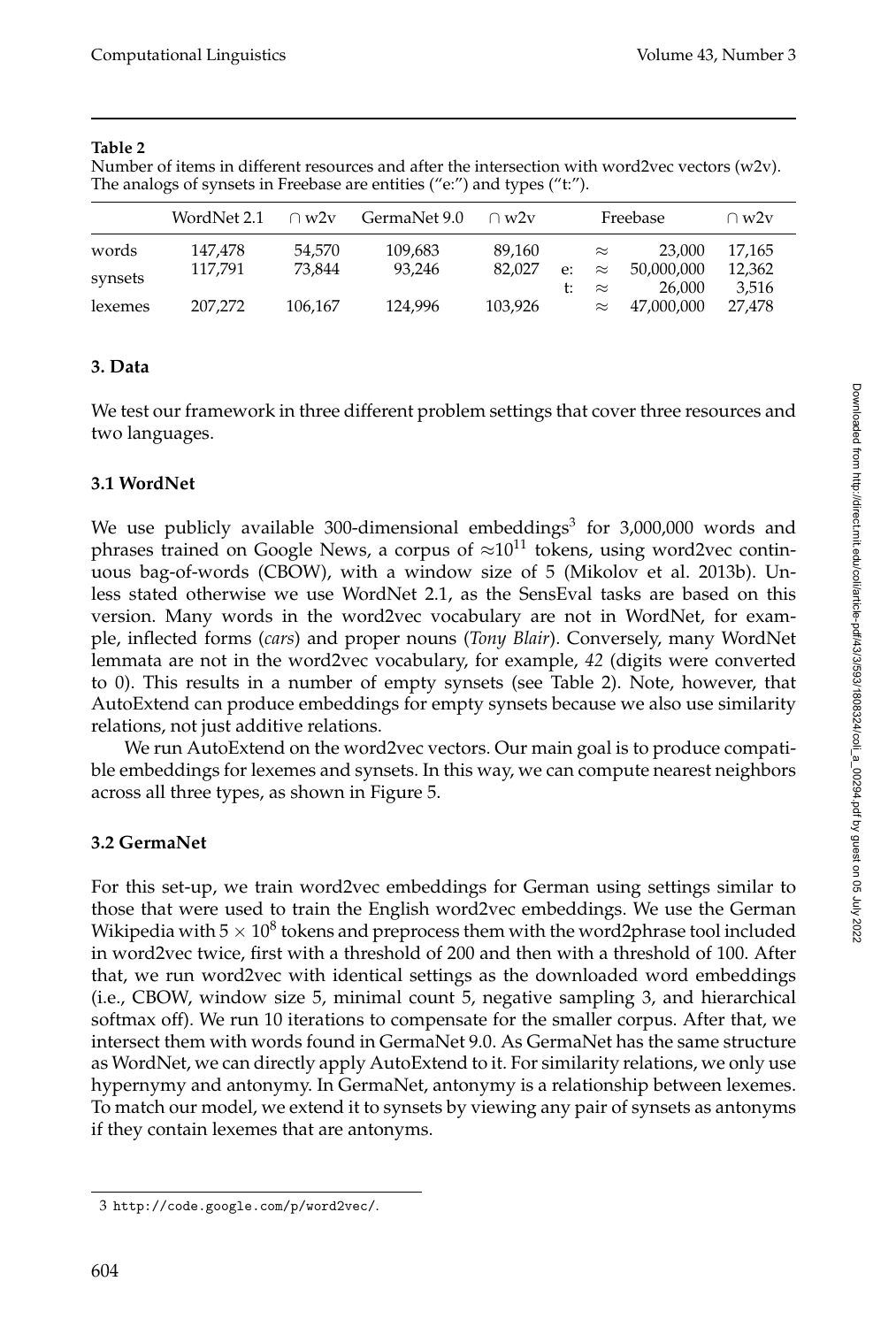#### nearest neighbors of W/suit

S/suit (businessman), L/suit (businessman), L/accommodate, S/suit (be acceptable), L/suit (be acceptable), L/lawsuit, W/lawsuit, S/suit (playing card), L/suit (playing card), S/suit (petition), S/lawsuit, W/countersuit, W/complaint, W/counterclaim

#### nearest neighbors of W/become

L/become, S/become/suit, L/become/turn, L/become/get, S/become (into exist.), L/become (into exist.), W/becoming, S/become/turn, S/make, L/make, S/turn (into), W/increasingly, W/be, W/emerge

#### nearest neighbors of W/lawsuit

L/lawsuit, S/lawsuit, S/countersuit, L/countersuit, W/countersuit, W/suit, W/counterclaim, S/counterclaim (n), L/counterclaim (n), S/counterclaim (v), L/counterclaim (v), W/sue, S/sue (n), L/sue (n)

#### nearest neighbors of S/suit-of-clothes

L/suit-of-clothes, S/zoot-suit, L/zoot-suit, W/zoot-suit, S/garment, L/garment, S/dress, S/trousers, L/pinstripe, L/shirt, W/tuxedo, W/gabardine, W/tux, W/pinstripe

#### **Figure 5**

Five nearest word  $(W/$ ), lexeme  $(L/)$ , and synset  $(S/)$  neighbors for four items, ordered by cosine.

## **3.3 Freebase**

Freebase contains *word nodes*<sup>4</sup> (whose embeddings are known) and *alias nodes* and *entity nodes* (whose embeddings are unknown). Each entity also has one or more types (e.g., *director*). As we will explain subsequently, we also create *type nodes* and learn embeddings for them. An alias node is connected to exactly one word node and exactly one entity node. An entity node is connected to one or more type nodes.

We use the same English word embeddings as for WordNet and intersect them with words found in Freebase. A Freebase entity has one or more aliases (e.g., the entity *Barack Obama* has the aliases *Barack Obama*, *President Obama*, and *Barack Hussein Obama*). Aliases are available in different languages, but we only use English aliases. The role of synsets in WordNet corresponds to the role of entities in Freebase; the role of lexemes in WordNet corresponds to the role of aliases in Freebase (i.e., they connect words and entities). An overview is shown in Table 3. Freebase contains a large number of entities with a single alias; we exclude these because they are usually not completely modeled and contain little information.

Freebase also contains a great diversity of relations, but most of them do not fulfill the requirement of connecting similar entities. For example, the relation *born-in* connects a person and a city, and we do not want to align these embeddings. We therefore only use the relation *same-type*. There are about 26,000 types in Freebase, with different granularity, and well-modeled entities usually have several types. For example, *Barack Obama* has the types *President-of-the-US*, *person*, and *author* as well as several other

<sup>4</sup> Recall that our definition of words also includes phrases. Just as we subsume both *suit* and *red tape* under the concept of word in WordNet, we also refer to both *Clinton* and *George Miller* in Freebase as words. Entities also have one notable type, e.g., *President-of-the-US* for *Barack Obama*, but we do not distinguish notable types from other types.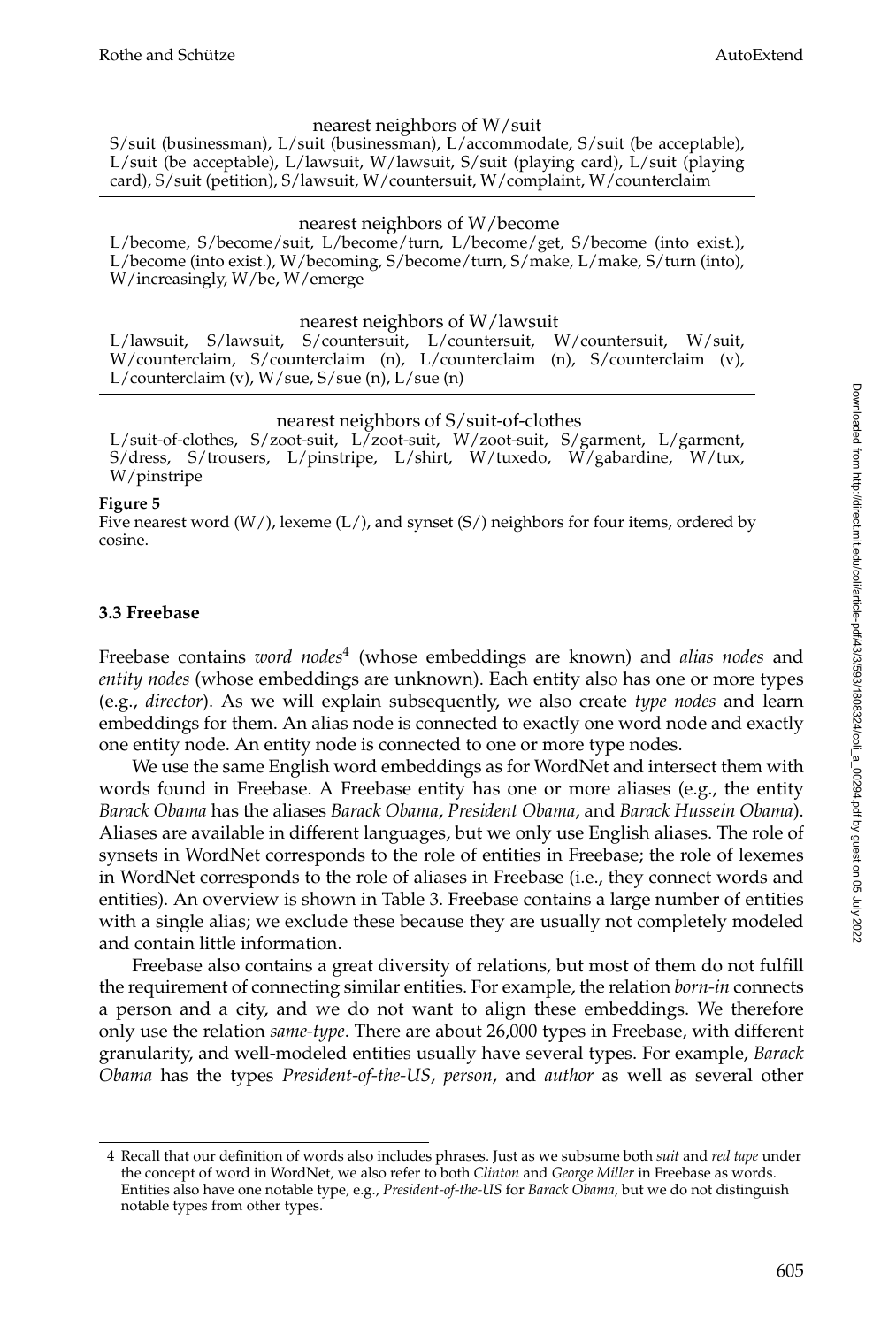Overview of input and output data of AutoExtend for different resources. The improved word embedding matrices *W*<sup>1</sup> and *W*<sup>2</sup> emerge when summing up all corresponding lexeme embeddings in *L*<sup>1</sup> and *L*<sup>2</sup> , respectively. The lexeme matrices *L*<sup>1</sup> and *L*<sup>2</sup> emerge from the lexemes *l* in Equation (30) and *l*<sub>2</sub> in Equation (31), respectively.

|                                                                              | WordNet 2.1 and GermaNet                                                                 | Freebase                                                                                 |
|------------------------------------------------------------------------------|------------------------------------------------------------------------------------------|------------------------------------------------------------------------------------------|
| input types                                                                  | Words W                                                                                  | Words W                                                                                  |
| unknown types                                                                | Lexemes $L_1, L_2$<br>Synsets S<br>Improved Words $W_1$ , $W_2$                          | Aliases $L_1, L_2$<br>Entities S, Types T<br>Improved Words $W_1$ , $W_2$                |
| input edges<br>word constraint<br>lexeme constraint<br>similarity constraint | $W_* \times L_*$ , $L_* \times S$ , $S \times S$<br>$(W, W_2)$<br>$(L_1, L_2)$<br>(S, S) | $W_* \times L_*$ , $L_* \times S$ , $S \times T$<br>$(W, W_2)$<br>$(L_1, L_2)$<br>(S, T) |

types.<sup>5</sup> For a type with *n* members, this would give us *n* 2 relations. This would result in a huge relation matrix that would slow down the AutoExtend computation. To address this, we add *type nodes* to the graph. The similarity relation *same-type* is only constructed between type nodes and entity nodes, but not between entity nodes and entity nodes. An added benefit is that AutoExtend also produces type embeddings; these may be useful for several tasks, for example, for entity typing (Yaghoobzadeh and Schütze 2015).

# **4. Experiments and Evaluation**

We evaluate AutoExtend embeddings on the following tasks: WSD, Entity Linking, Word-in-Context Similarity, Word Similarity, and Synset Alignment. Our results depend directly on the quality of the underlying word embeddings. We would expect even better evaluation results as word representation learning methods improve. Using a new and improved set of underlying embeddings in AutoExtend is simple: It is a simple switch of the input file that contains the word embeddings.

# **4.1 Word Sense Disambiguation**

We use IMS (It Makes Sense) for our WSD evaluation (Zhong and Ng 2010). As in the original paper, preprocessing consists of sentence splitting, tokenization, POS tagging, and lemmatization; the classifier is a linear SVM. In our experiments (Table 4), we run IMS with *each feature set by itself* to assess the relative strengths of individual feature sets (lines 1–7) and on *feature set combinations* to determine which combination is best for WSD (lines 8, 12–15). We use SensEval-2 as development set for SensEval-3 and vice versa. This gives us a weighting of  $\alpha = \beta = 0.4$  for both sets.

IMS implements three standard WSD feature sets: part of speech (POS), surrounding word, and local collocation (lines 1–3).

<sup>5</sup> Entities also have one notable type, e.g., *President-of-the-US* for *Barack Obama*, but we do not distinguish notable types from other types.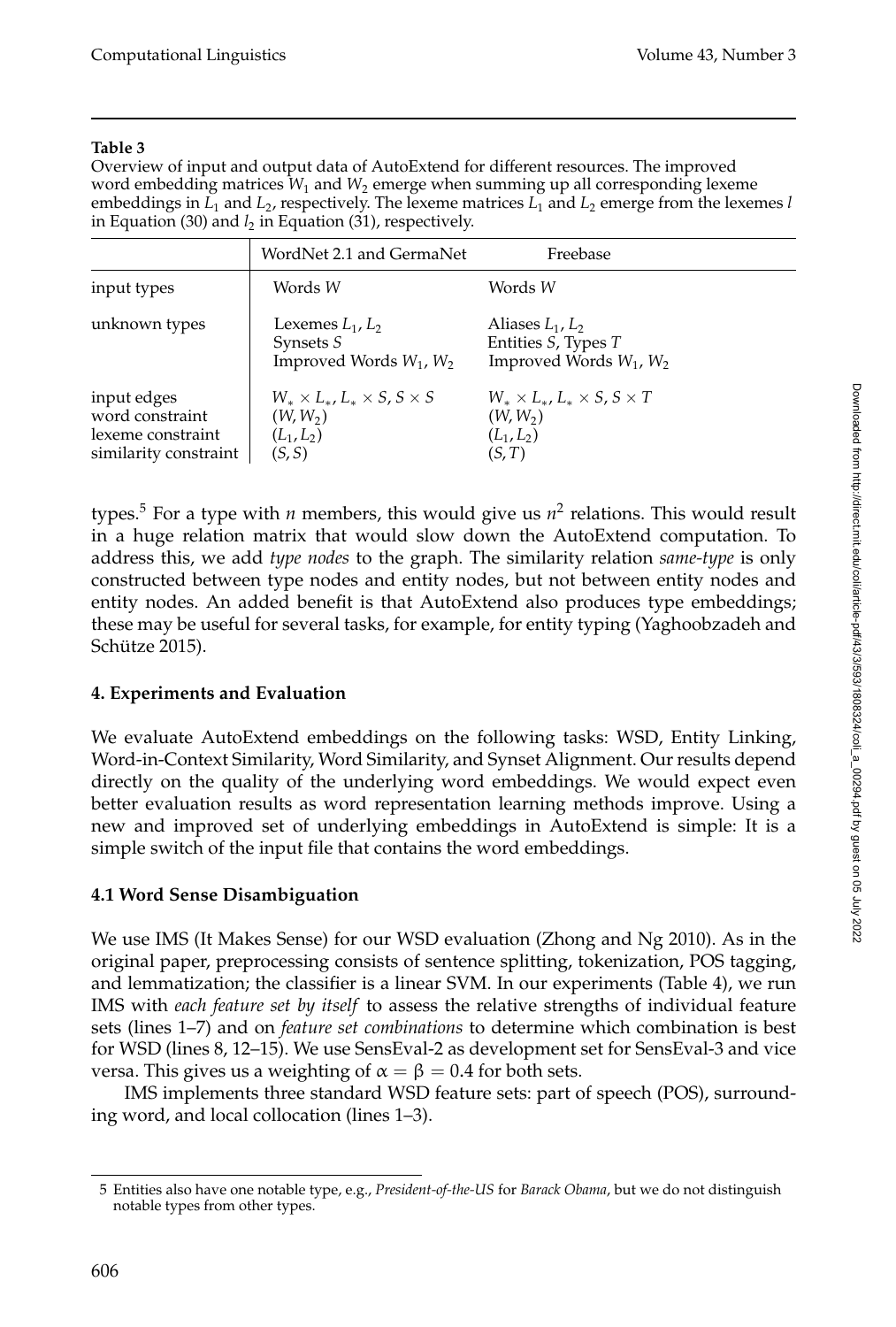WSD and Entity Linking accuracy for different feature sets and systems. Best result in each column in **bold**. Results of development sets are *italic*. Results significantly worse than the best (**bold**) result in each column are marked  $\dagger$  for  $\alpha = 0.05$  and  $\ddagger$  for  $\alpha = 0.10$  (one-tailed Z-test).

|                            |    | WSD                         |                   | Entity Linking<br>FACC dev FACC |                  |                  |
|----------------------------|----|-----------------------------|-------------------|---------------------------------|------------------|------------------|
|                            |    |                             | SensEval-2        | SensEval-3                      |                  | FACC test        |
|                            |    | size                        | 4,328             | 3,944                           | 10,000           | 10,000           |
|                            | 1  | POS                         | 53.6              | 58.0                            | 44.3             | 45.2             |
|                            | 2  | surrounding word            | 57.6              | 65.3                            | 62.3             | 60.3             |
|                            | 3  | local collocation           | 58.7              | 64.7                            | 53.7             | 53.8             |
|                            | 4  | S <sub>naive</sub> -product | 56.5              | 62.2                            | 57.7             | 58.2             |
| individual<br>feature sets | 5  | S-cosine                    | 55.6              | 61.0                            | 39.3             | 39.8             |
|                            | 6  | S-product                   | 56.9              | 62.6                            | 58.4             | 59.2             |
|                            | 7  | S-raw                       | 57.2              | 63.3                            | 56.1             | 56.1             |
|                            | 8  | <b>MFS</b>                  | $47.6^{\dagger}$  | $55.2^{\dagger}$                | $33.6^{\dagger}$ | $33.4^{\dagger}$ |
|                            | 9  | Rank 1 system               | $64.2^{\dagger}$  | 72.9                            |                  |                  |
|                            | 10 | Rank 2 system               | $63.8^{\dagger}$  | $72.6^{\ddagger}$               |                  |                  |
|                            | 11 | <b>IMS</b>                  | $65.2^{\dagger}$  | $72.3^{\dagger}$                | $62.2^{\dagger}$ | $61.7^{\dagger}$ |
| comparison<br>system       | 12 | IMS + Snaive-prod.          | $62.6^{\dagger}$  | $69.4^{\dagger}$                | $65.0^{\dagger}$ | 64.9             |
|                            | 13 | $IMS + S-cosine$            | $65.3^{\ddagger}$ | $72.2^{\dagger}$                | $62.1^{\dagger}$ | $61.6^{\dagger}$ |
|                            | 14 | $IMS + S-product$           | 66.8              | 73.6                            | 65.8             | 65.4             |
|                            | 15 | $IMS + S$ -raw              | $62.4^{\dagger}$  | $66.8^{\dagger}$                | $63.5^{\dagger}$ | $63.3^{\dagger}$ |

Let *w* be an ambiguous word with *k* senses. The three feature sets on lines 5– 7 are based on the AutoExtend embeddings  $s^{(j)}$ ,  $1 \le j \le k$ , of the *k* synsets of *w* and the centroid *c* of the sentence in which *w* occurs. The centroid is simply the sum of all word2vec vectors of the words in the sentence, excluding stop words.

The **S-cosine** feature set consists of the *k* cosines of centroid and synset vectors:

$$
\langle \cos(c, s^{(1)}), \cos(c, s^{(2)}), \ldots, \cos(c, s^{(k)}) \rangle
$$

The **S-product** feature set consists of the *nk* element-wise products of centroid and synset vectors:

$$

$$

where  $c_i$  (respectively,  $s_i^{(j)}$  $\binom{J}{i}$  is element *i* of *c* (respectively,  $s^{(j)}$ ). The idea is that we let the SVM estimate how important each dimension is for WSD instead of giving all equal weight as in S-cosine.

The **S-raw** feature set simply consists of the  $n(k + 1)$  elements of centroid and synset vectors:

$$

$$

Based on the experiment, we would like to determine whether AutoExtend features improve WSD performance when added to standard WSD features. To make sure that improvements we obtain are not solely due to the power of word2vec, we also investigate a simple word2vec baseline. For S-product (the AutoExtend feature set that performs best in the experiment, see line 14), we test the alternative word2vec-based **Snaive-product** feature set. It has the same definition as S-product except that we replace the synset vectors *s* (*j*) with naive synset vectors *z* (*j*) , defined as the sum of the word2vec vectors of the words that are members of synset *j*.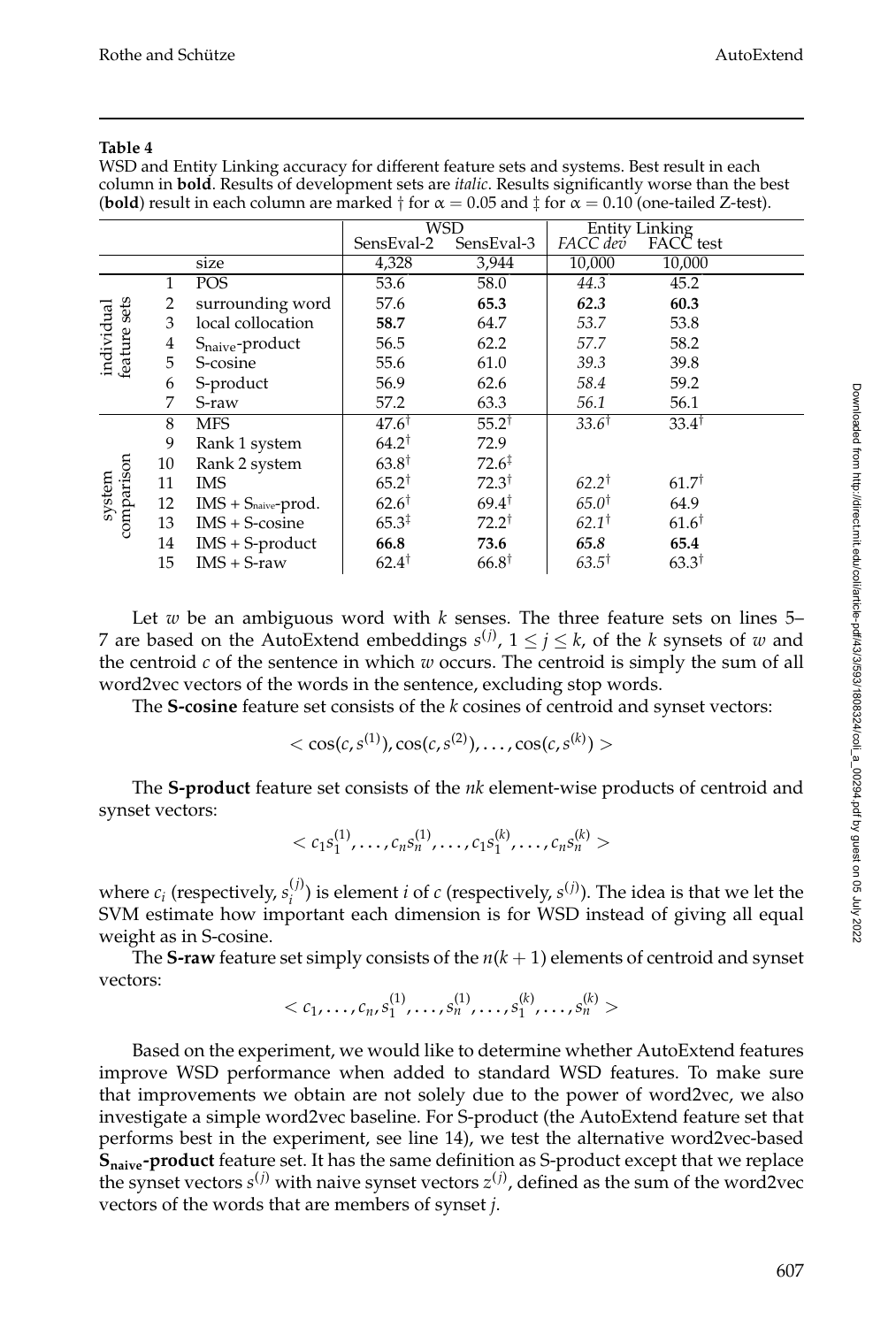Lines 1–7 in Table 4 show the performance of each feature set by itself. We see that the synset feature sets (lines 5–7) have a comparable performance to standard feature sets. S-product is the strongest of the synset feature sets.

Lines 9–16 show the performance of different feature set combinations. MFS (line 8) is the most frequent sense baseline. Lines 9 and 10 are the winners of SensEval. The standard configuration of IMS (line 11) uses the three feature sets on lines 1–3 (POS, surrounding word, local collocation) and achieves an accuracy of 65.2% on the English lexical sample task of SensEval-2 (Kilgarriff 2001) and 72.3% on SensEval-3 (Mihalcea, Chklovski, and Kilgarriff 2004).<sup>6</sup> Lines 12–16 add one additional feature set to the IMS system on line 11; e.g., the system on line 14 uses POS, surrounding word, local collocation, and S-product feature sets. The system on line 14 outperforms all previous systems, most of them significantly. Although S-raw performs quite reasonably as a feature set alone, it hurts the performance when used as an additional feature set. Because this is the feature set that contains the largest number of features  $(n(k+1))$ , overfitting is the likely reason. Conversely, S-cosine only adds *k* features and therefore may suffer from underfitting.

The main result of this experiment is that we achieve an improvement of more than 1% in WSD performance when using AutoExtend.

## **4.2 Entity Linking**

We use the same IMS system for Entity Linking. The train, development, and test sets are created as follows. We start with the annotated FACC (Gabrilovich, Ringgaard, and Subramanya 2013) corpus and extract all entity annotated words and their surrounding words—ten to the left and ten to the right. Recall that throughout this article, a word can also be a phrase. We remove aliases that occur fewer than 0.1 times as the corresponding word and words that have a character length of one or two. We extract at most 400 examples for each entity–word combination. This procedure selects entities that are ambiguous and that are frequent enough to give us a sufficient number of training examples. We randomly select 50 words with 1,000 examples each and split each word into 700 train, 100 development, and 200 test instances. This results in a test set of  $10,000$  instances.<sup>7</sup> We optimize the constraint weights on the development set; the optimal values are  $\alpha = 0.7$  and  $\beta = 0.0$ . We incorporate the embeddings in three different ways as described in Section 4.1. The results can be seen in Table 4. Again the element-wise product (line 14) performs better than cosine and raw (lines 13 and 15). The new feature set achieves an accuracy of 65.4%—significantly better than the baseline IMS system (line 11, 61.7%).

## **4.3 Word-in-Context Similarity**

The third evaluation uses SCWS (Huang et al. 2012). SCWS is a Word Similarity test set that does not only provide isolated words and corresponding similarity scores, but also a context for each word. The similarity score is an average score of 10 human ratings. See Table 5 for examples. In contrast to normal Word Similarity test sets, this data set also contains pairs of two instances of the same word. SCWS is based on WordNet, but the information as to which synset a Word-in-Context came from is not available.

<sup>6</sup> Zhong and Ng (2010) report accuracies of 65.3% / 72.6% for this configuration.

<sup>7</sup> This set is publicly available at http://cistern.cis.lmu.de/.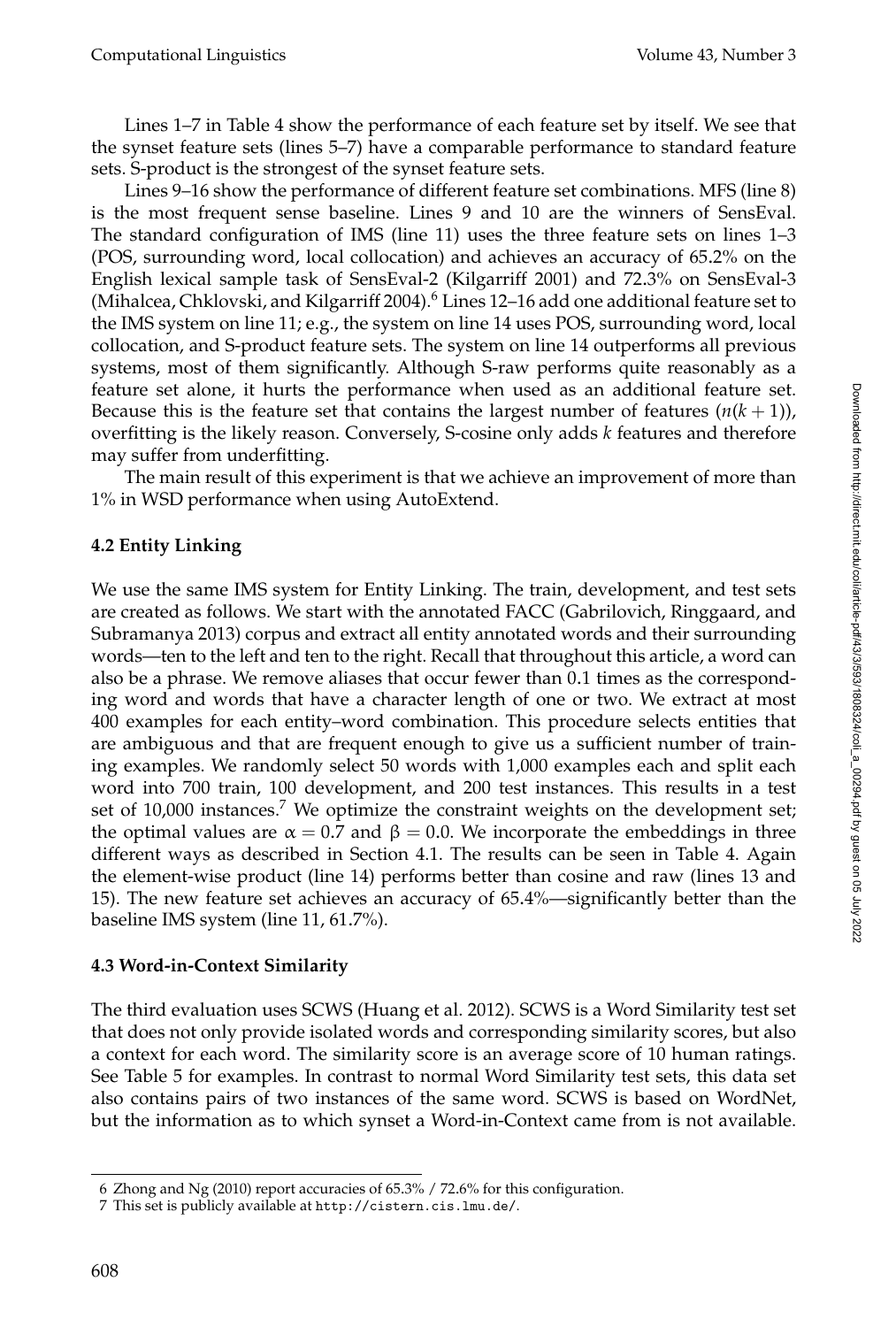Examples of the SCWS test set. The score indicates the similarity of the words in **bold**.

| word 1                                                                                                                           | similarity | word 2                                                                                                                           |
|----------------------------------------------------------------------------------------------------------------------------------|------------|----------------------------------------------------------------------------------------------------------------------------------|
| Crew members advised passengers<br>to sit quietly in order to increase their<br>chances of survival                              | 7.1        | the Rome Statute stipulates that the<br>court may inform the Assembly of<br>States Parties or Security Council                   |
| and Andy's getting ready to pack<br>his bags and head up to Los Angeles<br>tomorrow to get ready to fly back home<br>on Thursday | 2.1        | she encounters Ben (Duane Jones),<br>who arrives in a pickup truck and de-<br>fends the house against another pack<br>of zombies |

However, the data set is the closest we could find for sense similarity. Synset and lexeme embeddings are obtained by running AutoExtend. We set  $\alpha = 0.2$  and  $\beta = 0.2$  based on Section 4.4. Lexeme embeddings are the natural choice for this task as human subjects are provided with two words and a context for each and then have to assign a similarity score. For completeness, we also run experiments for synsets.

For each word, we compute a context vector *c* by adding all word vectors of the context, excluding the test word itself. Following Reisinger and Mooney (2010), we compute the lexeme (respectively, synset) vector *l* either as the *simple average* of the lexeme (respectively, synset) vectors *l* (*ij*) (respectively, *s* (*j*) ) (method AvgSim, no dependence on *c* in this case) or as the average of the lexeme (respectively, synset) vectors *weighted by cosine similarity* to *c* (method AvgSimC). The latter method is supposed to give higher weights to lexemes that better fit the context.

Table 6 shows that AutoExtend lexeme embeddings (line 7) perform better than previous work, including Huang et al. (2012) and Tian et al. (2014). Lexeme embeddings perform better than synset embeddings (lines 7 vs. 6), presumably because using a representation that is specific to the actual word being judged is more precise than using a representation that also includes synonyms.

A simple baseline is to use the underlying word2vec embeddings directly (line 5). In this case, there is only one embedding, so there is no difference between AvgSim and AvgSimC. It is interesting to note that even if we do not take the context into account (method AvgSim) the lexeme embeddings outperform the original word embeddings. As AvgSim simply adds up all lexemes of a word, this is equivalent to the motivation

**Table 6**

|   | worse than the best (bold) result are marked $\dagger$ for $\alpha = 0.05$ and $\dagger$ for $\alpha = 0.10$ (one-tailed Z-test). |                   |                  |  |  |  |  |  |  |
|---|-----------------------------------------------------------------------------------------------------------------------------------|-------------------|------------------|--|--|--|--|--|--|
|   |                                                                                                                                   | AvgSim            | AvgSimC          |  |  |  |  |  |  |
| 1 | Huang et al. (2012)                                                                                                               | 62.8              | $65.7^{\dagger}$ |  |  |  |  |  |  |
| 2 | Tian et al. (2014)                                                                                                                |                   | $65.4^{\dagger}$ |  |  |  |  |  |  |
| 3 | Neelakantan et al. (2014)                                                                                                         | 67.2              | 69.3             |  |  |  |  |  |  |
| 4 | Chen, Liu, and Sun (2014)                                                                                                         | $66.2^{\ddagger}$ | 68.9             |  |  |  |  |  |  |
| 5 | words (word2vec)                                                                                                                  | $66.7^{\dagger}$  | $66.7^{\dagger}$ |  |  |  |  |  |  |
| 6 | synsets                                                                                                                           | $63.2^{\dagger}$  | $63.5^{\dagger}$ |  |  |  |  |  |  |
| 7 | lexemes                                                                                                                           | 68.3              | 70.2             |  |  |  |  |  |  |

Spearman correlation (ρ × 100) on SCWS. Best result per column in **bold**. Results significantly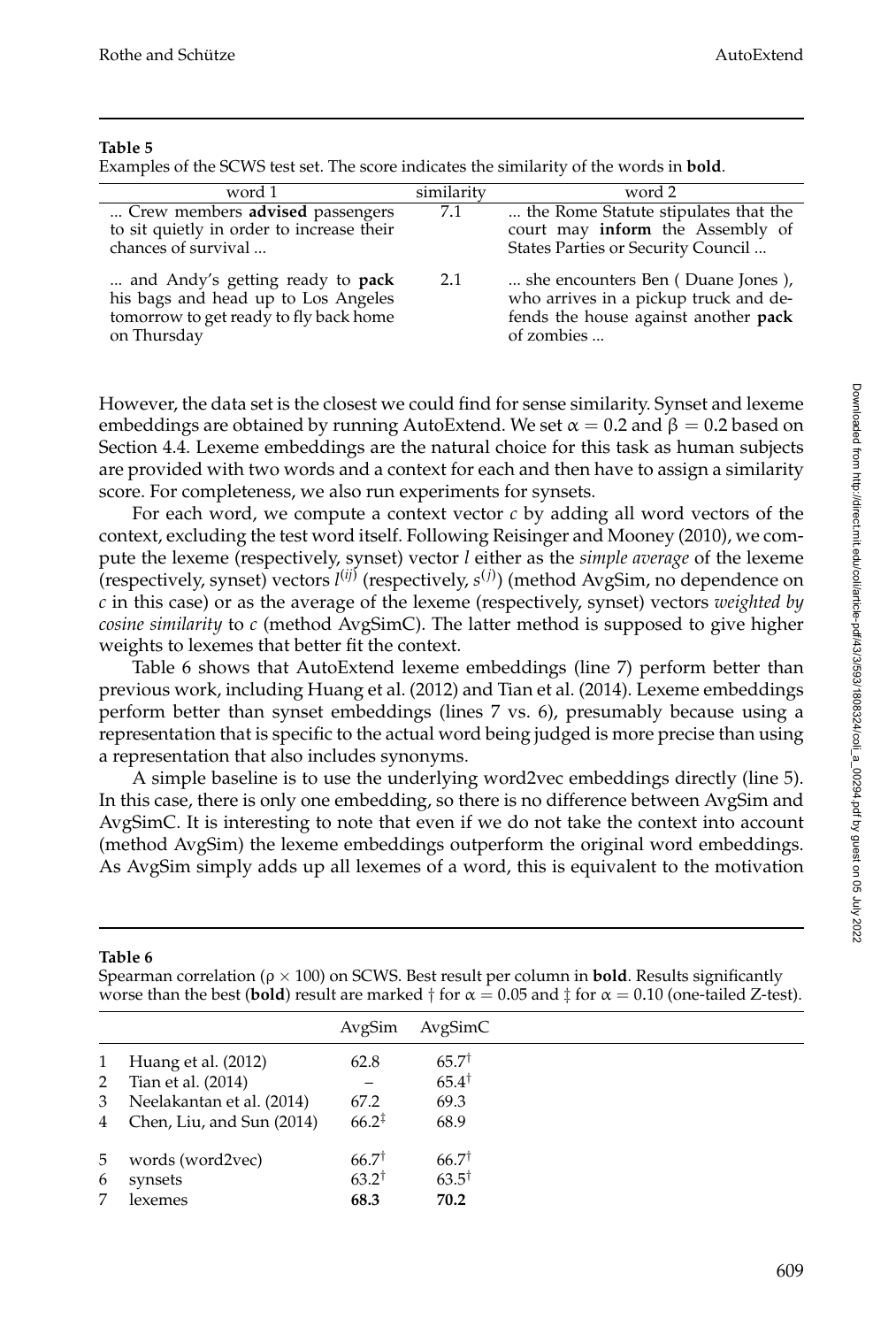we proposed in the beginning of the article (Equation (8)). Thus, replacing a word's embedding by the sum of the embeddings of its senses could generally improve the quality of embeddings—see Huang et al. (2012) for a similar argument. We will provide a deeper evaluation of this in Section 4.4.

# **4.4 Word Similarity**

The results of the previous experiments motivate us to test the new embeddings also on Word Similarity test sets, namely, MC (Miller and Charles 1991), MEN (Bruni, Tran, and Baroni 2014), RG (Rubenstein and Goodenough 1965), SIMLEX (Hill, Reichart, and Korhonen 2014), RW (Luong, Socher, and Manning 2013), and WordSim-353 (Finkelstein et al. 2001) for English (using embeddings autoextended based on WordNet) and GUR-65, GUR-350 (Gurevych 2005) and ZG-222 (Zesch and Gurevych 2006) for German (using embeddings autoextended based on GermaNet). Because the simple sum of the lexeme vectors (method AvgSim, line 7, Table 6) ignores the context and outperforms the underlying word embeddings (line 5), we expect a similar performance improvement on other Word Similarity test sets. Note that AutoExtend makes available three different word embeddings:

- 1. the original word embeddings  $W_0 = W$ , i.e., the input to AutoExtend
- 2.  $\quad$  the word embeddings  $W_1$  that we obtain when we add lexeme vectors of the *encoding* part (see Equation (30))
- 3. the word embeddings  $W_2$  that we obtain when we add lexeme vectors of the *decoding* part (see Equations 31 or 22)

We observe that each pair  $(W_i, W_j)$ ,  $i \neq j$  of word embedding sets corresponds to a constraint of AutoExtend. (i) The column normalization constraint (Equation (35)) will align  $W_0$  and  $W_1$ , as we just split the original word embeddings and add them up again. (ii) The word constraint (Equation (29)) will align  $W_0$  and  $W_2$ . This was the initial idea of our system. (iii) The lexeme constraint (Equation (33)) will align  $W_1$  and  $W_2$ .

As in the previous section, we use the cosine similarity of word embeddings to predict a similarity score and report the Spearman correlation. We use *W* (Table 7, line 1) as our baseline. Lines 2 and 3 are the word embeddings described above. The SIMLEX and GUR-65 test sets are used as development sets to obtain the parameters  $\alpha = 0.2$  and  $\beta = 0.2$  for both models by optimizing max( $W_1, W_2$ ) (i.e., the best result of line 2 and 3). Although we observe a significant performance drop from *W* to *W*<sup>1</sup> , we also observe a small improvement in  $W_2$  for English. The improvement is significant for German, but not for English. This is most likely because of the very strong baseline of the Google News word embeddings, which are used for the English test sets. The German embeddings are trained on the smaller Wikipedia corpus. This suggests that our method is especially suited to improve lower quality embeddings.

# **4.5 Synset Alignment**

In this evaluation, we try to predict whether a German synset corresponds to an English synset or not. This is a useful task when creating multilingual resources. We use the synset embeddings from GermaNet 9.0 and WordNet 3.0. As these embeddings were trained on different corpora we first have to calculate a linear map that transfers the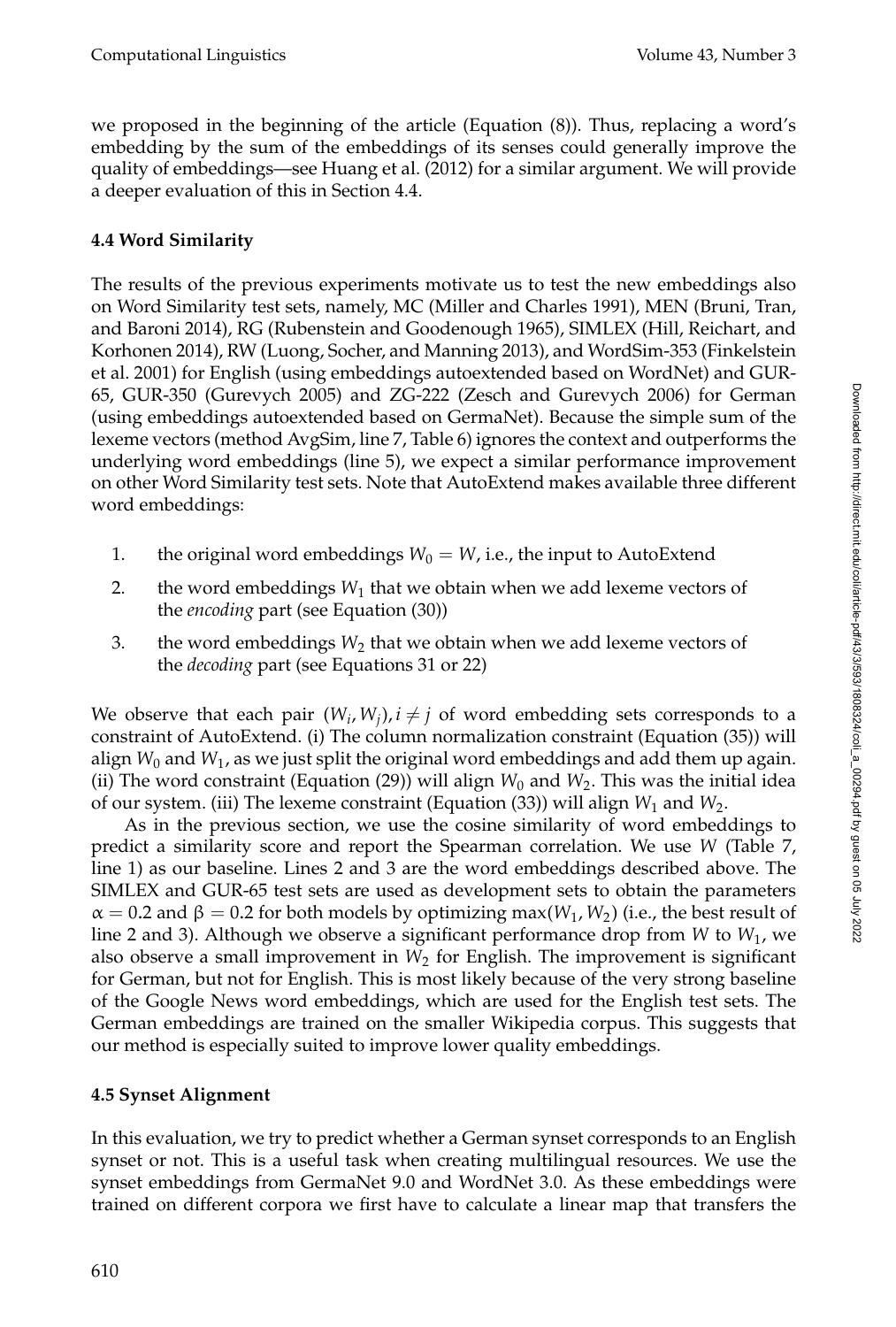|          | MC.  | <b>MEN</b>       | RG                | SIMLEX           | RW               | WORDSIM GUR GUR  |                  |                  | -ZG               |
|----------|------|------------------|-------------------|------------------|------------------|------------------|------------------|------------------|-------------------|
| size     | 30   | 3.000            | 65                | 999              | 2,034            | 353              | 65               | 350              | 222               |
| coverage | 30   | 2.922            | 65                | 999              | 1,246            | 332              | 47               | 213              | 108               |
| 1 W      | 78.9 | 77.0             | 76.1              | 44.2             | 54.2             | 69.9             | 41.0             | 39.1             | 23.0              |
| 2 $W_1$  | 70.9 | $67.5^{\dagger}$ | $67.8^{\ddagger}$ | $37.6^{\dagger}$ | $49.3^{\dagger}$ | $61.0^{\dagger}$ | $25.1^{\dagger}$ | 40.4             | $28.4^{\ddagger}$ |
| $3 W_2$  | 85.2 | 77.5             | 82.5              | $47.4^{\dagger}$ | 54.8             | 69.0             | $63.3^{\dagger}$ | $57.1^{\dagger}$ | $34.3^{\dagger}$  |

Spearman correlation ( $ρ \times 100$ ). Best result per column in bold. Results of development sets are italic. Results significantly worse or better than the baseline (line 1) in each column are marked  $\dagger$ for  $\alpha = 0.05$  and  $\ddagger$  for  $\alpha = 0.10$  (one-tailed Z-test).

English embedding space to the German one. $8$  For this, we extract the most frequent 30,000 English words and translate them to German using Google Translate. The resulting pairs are intersected with the most frequent 30,000 German words, leaving 10,684 translation pairs. We hold out 1,000 of them for testing. The remaining 9,684 translation pairs are used to train a linear map. Following Mikolov, Le, and Sutskever (2013), let *W* be the matrix containing the German embeddings as rows and *V* the matrix containing the corresponding English embeddings as rows. The linear map *L* is given by:

$$
L = (W^T W)^{-1} W^T V \tag{37}
$$

The linear map *L* solves the following optimization problem:

$$
\underset{L}{\text{argmin}} \|WL - V\| \tag{38}
$$

We create two test sets, one for words and one for synsets. The 1,000 translation pairs we held back are concatenated with 1,000 random German–English word pairs. The task is to predict whether a pair is a translation (positive) or not (negative); the test set contains 1,000 positive and 1,000 negative instances. We construct similar development and test sets for synsets by using the interlingual index provided in GermaNet. The interlingual index allows a mapping of concepts (e.g., synsets) of different languages. We randomly collect 1,000 correct German–English synset pairs and 1,000 false synset pairs for development and test each. The development set is used to optimize the parameters  $\alpha$  and  $\beta$  of German and English models. The best performance is found for  $\alpha = 0.9$  and  $\beta = 0.1$  for both German and English. Note that we do not need a development set for words as there are no parameters to tune. Errors in the word test set are probably due to insufficient word embedding models or errors caused by the linear mapping *L*. As we already mentioned, our synset embeddings can only be as good as the underlying word embeddings. Thus both cases, insufficient word embeddings and insufficient linear map, also affect the performance of the synset embeddings. Because of this, the accuracy of the word test set (line 1 in Table 8) can be seen as an upper bound.

<sup>8</sup> We could also transfer the German embedding space to the English one, but the performance is lower for this setting. The most likely reason is that the English embeddings are learned on a bigger corpus and thus contain more information. For the linear map, it is easy to drop information, but it is difficult to infer new information.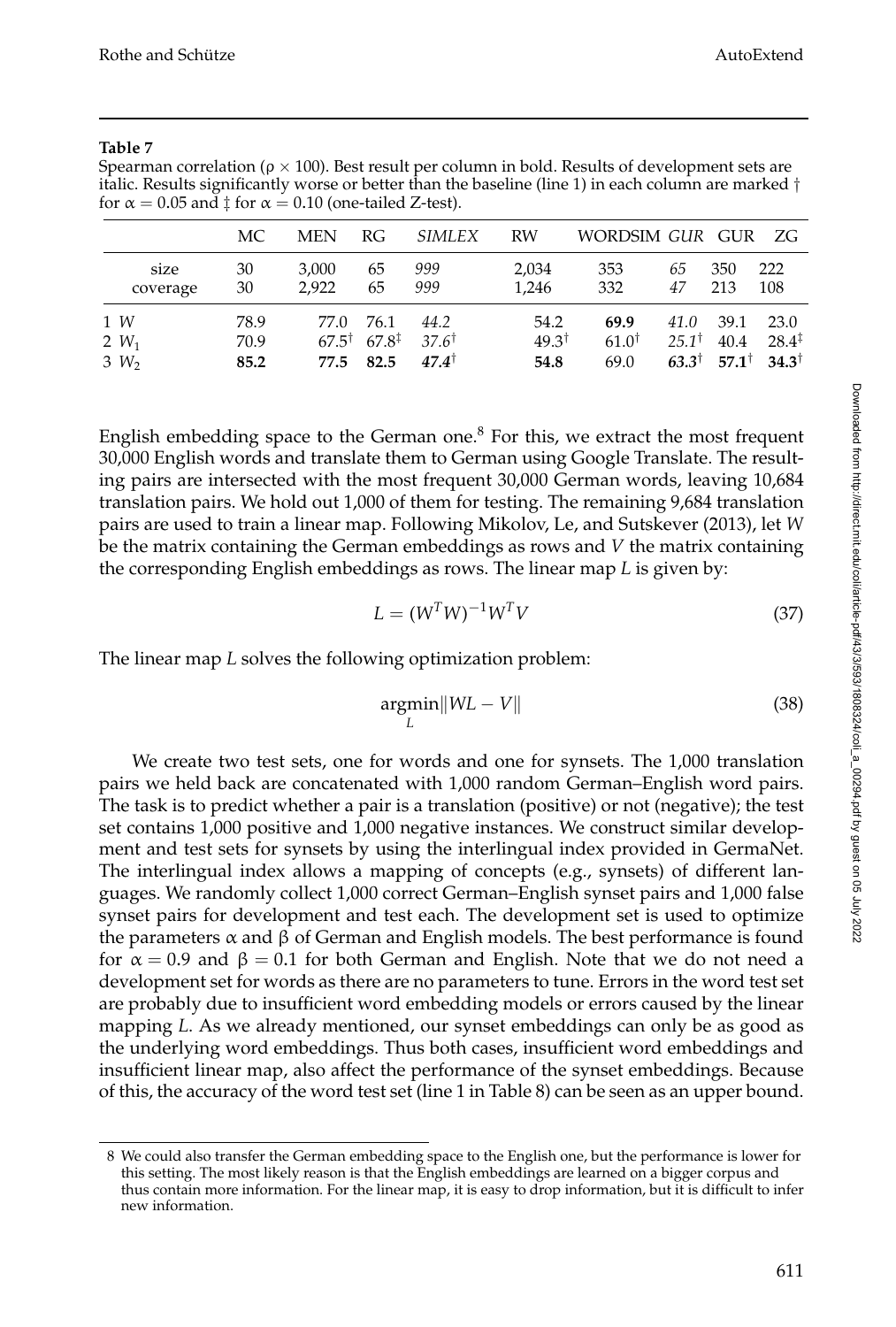Accuracy of development and test set on the Synset Alignment task. Best result per column in **bold**. Results of development set are *italic*. Results significantly worse than the best result are marked  $\dagger$  for  $\alpha = 0.05$  (one-tailed Z-test) and  $\ddagger$  for  $\alpha = 0.10$  (one-tailed Z-test).

|                |                         | Words | dev                                   | Synsets<br>test |
|----------------|-------------------------|-------|---------------------------------------|-----------------|
|                | size                    | 2,000 | 2,000                                 | 2,000           |
| $\mathbf{1}$   | word                    | 0.943 |                                       |                 |
| $\overline{2}$ | synset                  |       | 0.872                                 | 0.870           |
| 3 <sup>7</sup> | synset <sub>naive</sub> |       | $0.852^{\ddagger}$ 0.826 <sup>†</sup> |                 |

Line 2 shows the performance of our synset embeddings on the development and test sets. Line 3 shows the performance of naive synset embeddings, defined as the sum of the vectors of the words that are members of a synset.

The main result of this experiment is that the synset vectors obtained by Auto-Extend perform better in bilingual synsets alignment than a naive sum of words.

# **4.6 Analysis**

The most important parameter of AutoExtend is the weighting  $\alpha$  and  $\beta$  given to the objectives. Table 9 shows a summary of all weightings used in this article. We observe that although all constraints are important, the optimal weighting is different for different applications. These differences are due to different corpora and resources. For example, aligning types in Freebase has a different effect than aligning antonyms in WordNet. More important, however, is the actual task for which the embeddings are used. For example, when we compute embedding similarities, we want similar words to have similar embeddings, resulting in a big weighting for the similarity constraint (lines 4 and 5). For Synset Alignment we want similar embeddings to have different embeddings in order to better distinguish them, resulting in no weight for the similarity constraint (lines 6 and 7).

We found that some applications are not sensitive to the weighting; for example, for Entity Linking (line 2), the differences between weightings that result in non-zero weights to all three constraints are negligible (less than 0.3).

|   | task             | corpus      | resource     | $\alpha$<br>word c. | lexeme c. | $1-\alpha-\beta$<br>similarity c. |
|---|------------------|-------------|--------------|---------------------|-----------|-----------------------------------|
|   | WSD              | Google News | WordNet 2.1  | 0.4                 | 0.4       | 0.2                               |
| 2 | Entity Linking   | Google News | Freebase     | 0.7                 | 0.0       | 0.3                               |
| 3 | <b>SCWS</b>      | Google News | WordNet 2.1  | 0.2                 | 0.2       | 0.6                               |
| 4 | Word Similarity  | Google News | WordNet 2.1  | 0.2                 | 0.2       | 0.6                               |
| 5 | Word Similarity  | Wikipedia   | GermaNet 9.0 | 0.2                 | 0.2       | 0.6                               |
| 6 | Synset Alignment | Google News | WordNet 3.0  | 0.9                 | 0.1       | 0.0                               |
| 7 | Synset Alignment | Wikipedia   | GermaNet 9.0 | 0.9                 | 0.1       | 0.0                               |

Optimal weighting of the three constraints (word, lexeme, similarity) for different tasks.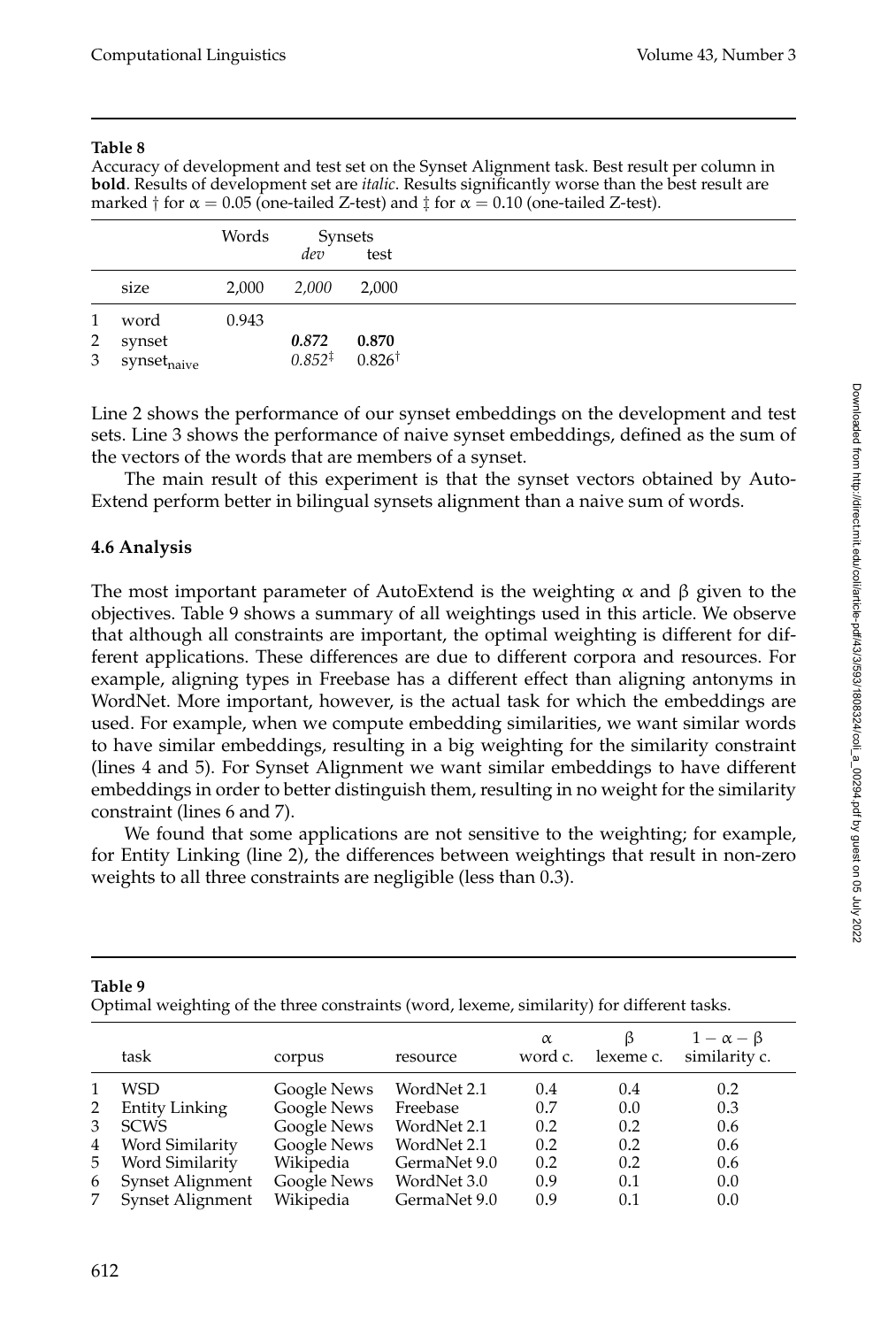We also analyzed the impact of the four different relations in WordNet (see Table 1) on performance. In Tables 4 and 6, all four relations are used together. We found that any combination of three relation types performs worse than using all four together. A comparison of different relations must be done carefully as they differ in the POS they affect and in quantity (see Table 1). In general, relation types with more relations outperformed relation types with fewer relations.

# **5. Related Work**

# **5.1 Word Embeddings**

Among the earliest work on distributed word representations (usually called "word embeddings" today) was Rumelhart, Hinton, and Williams (1988). Non-neural-network techniques that create low-dimensional word representations also have been used widely, including singular value decomposition (SVD) (Deerwester et al. 1990; Schütze 1992) and random indexing (Kanerva 1998, 2009). There has recently been a resurgence of work on embeddings (e.g., Bengio, Ducharme, and Vincent 2003; Mnih and Hinton 2007; Collobert et al. 2011; Mikolov et al. 2013a; Pennington, Socher, and Manning 2014), including methods that are SVD-based (Levy and Goldberg 2014; Stratos, Collins, and Hsu 2015). All of these models differ from AutoExtend in that they produce only a single embedding for each word, but all of them can be used as input for AutoExtend.

# **5.2 Sense Embeddings Not Related to Lexical Resources**

There are several approaches to finding embeddings for senses, variously called meaning, sense, and multiple word embeddings. Schütze (1998) created sense representations by clustering context representations derived from co-occurrence. The centroid of its cluster is used as a representation of a sense. Reisinger and Mooney (2010) and Huang et al. (2012) also presented methods that learn multiple embeddings per word by clustering the contexts. Bordes et al. (2011) created similarity measures for relations in WordNet and Freebase to learn entity embeddings. An energy-based model was proposed by Bordes et al. (2012) to create disambiguated meaning embeddings, and Neelakantan et al. (2014) and Tian et al. (2014) extended the Skip-gram model (Mikolov et al. 2013a) to learn multiple word embeddings. Another interesting approach to create sense-specific word embeddings uses bilingual resources (Guo et al. 2014). The downside of this approach is that parallel data are needed. Although all these embeddings correspond to different word senses, there is no clear mapping between them and a resource like WordNet.

# **5.3 Sense Embeddings Related to Lexical Resources**

Recently, Bhingardive et al. (2015) used WordNet to create sense embeddings similar to the naive method in this article. They used these sense embeddings to extract the most frequent synset. Chen, Liu, and Sun (2014) modified word2vec to learn sense embeddings, each corresponding to a WordNet synset. They used glosses to initialize sense embeddings, which in turn can be used for WSD. The sense disambiguated data can again be used to improve sense embeddings. Although WordNet is by far the most used resource, Iacobacci, Pilehvar, and Navigli (2015) computed sense embeddings with BabelNet, which is a superset of WordNet. They used a state-of-the-art WSD system to generate a large sense annotated corpus that is used to train sense embeddings. In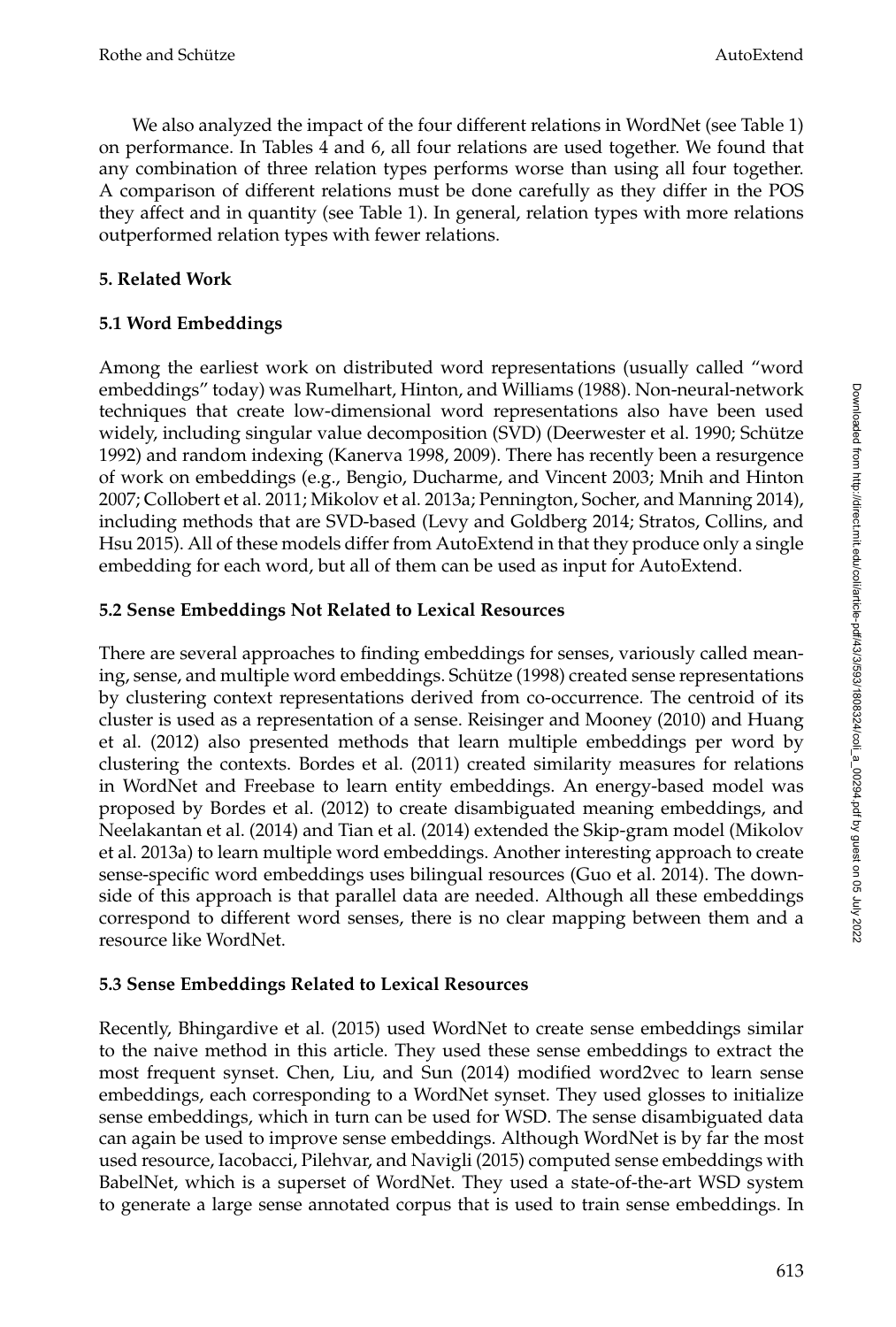contrast, our approach can be used to improve WSD without relying on input from an existing WSD system.

# **5.4 Embeddings Using Lexical Resources**

Other work tried to combine distributed word representations and semantic resources to create better or specialized embeddings. These include the ADMM by Fried and Duh (2014) and the work of Wang, Mohamed, and Hirst (2015). Liu et al. (2015) also used WordNet to create ordinal similarity inequalities to extend the Skip-gram model into a Semantic Word Embedding model. In the Relation Constrained Model, Yu and Dredze (2014) used word2vec to learn embeddings that are optimized to predict a related word in the resource, with good evaluation results. Bian, Gao, and Liu (2014) used not only semantic but also morphological and syntactic knowledge to compute more effective word embeddings. Cotterell, Schütze, and Eisner (2016) focus on generating embeddings for inflected forms not observed during training based on morphological resources. Wang et al. (2014) used Freebase to learn embeddings for entities and words. This is done during embedding learning, in contrast to our post-processing method. Zhong et al. (2015) improved this by requiring the embedding vector not only to fit the structured constraints in the knowledge base but also to be equal to the embedding vector computed from the text description.

# **5.5 Post-processing Embeddings**

This prior work needs a training step to learn embeddings. In contrast, we can "Auto-Extend" any set of given word embeddings—without (re)training them. There is an increasing amount of work on taking existing word embeddings and combining them with a lexical resource. Labutov and Lipson (2013) re-embedded existing word embeddings in supervised training, not to create new embeddings for senses or entities, but to obtain better predictive performance on a task while not changing the space of embeddings. A similar approach was chosen by Faruqui et al. (2015) and called retrofitting. That work is also related to our work in that it uses WordNet. However, it only uses the similarity relations in order to change embeddings for known objects (i.e., words). They did not use additive relations nor did they compute embeddings for non-word objects. Jauhar, Dyer, and Hovy (2015) also used the same retrofitting technique to model sense embeddings. Their work is similar to our approach but instead of distinguishing between additive and similarity relations all edges are treated as similarity relations (see Figure 1). Their results show an improvement for word embeddings but the sense embeddings perform worse than the embeddings on which they were trained (0.42 on SCWS, see Table 6). We therefore believe that the additive relation is the superior model for the relationship between words and lexemes as well as for the relationship between synsets and lexemes. Kiela, Hill, and Clark (2015) used retrofitting and joint-learning approaches to specialize their embeddings for either similarity or relatedness tasks.

# **5.6 Other Related Work**

In this work, we treated WSD and Entity Linking as the same problem and used IMS to solve this task. Moro, Raganato, and Navigli (2014) exposed the differences of both tasks and also presented a unified approach, called Babelfy. An overview and analysis of the main approaches to Entity Linking was given by Shen, Wang, and Han (2015).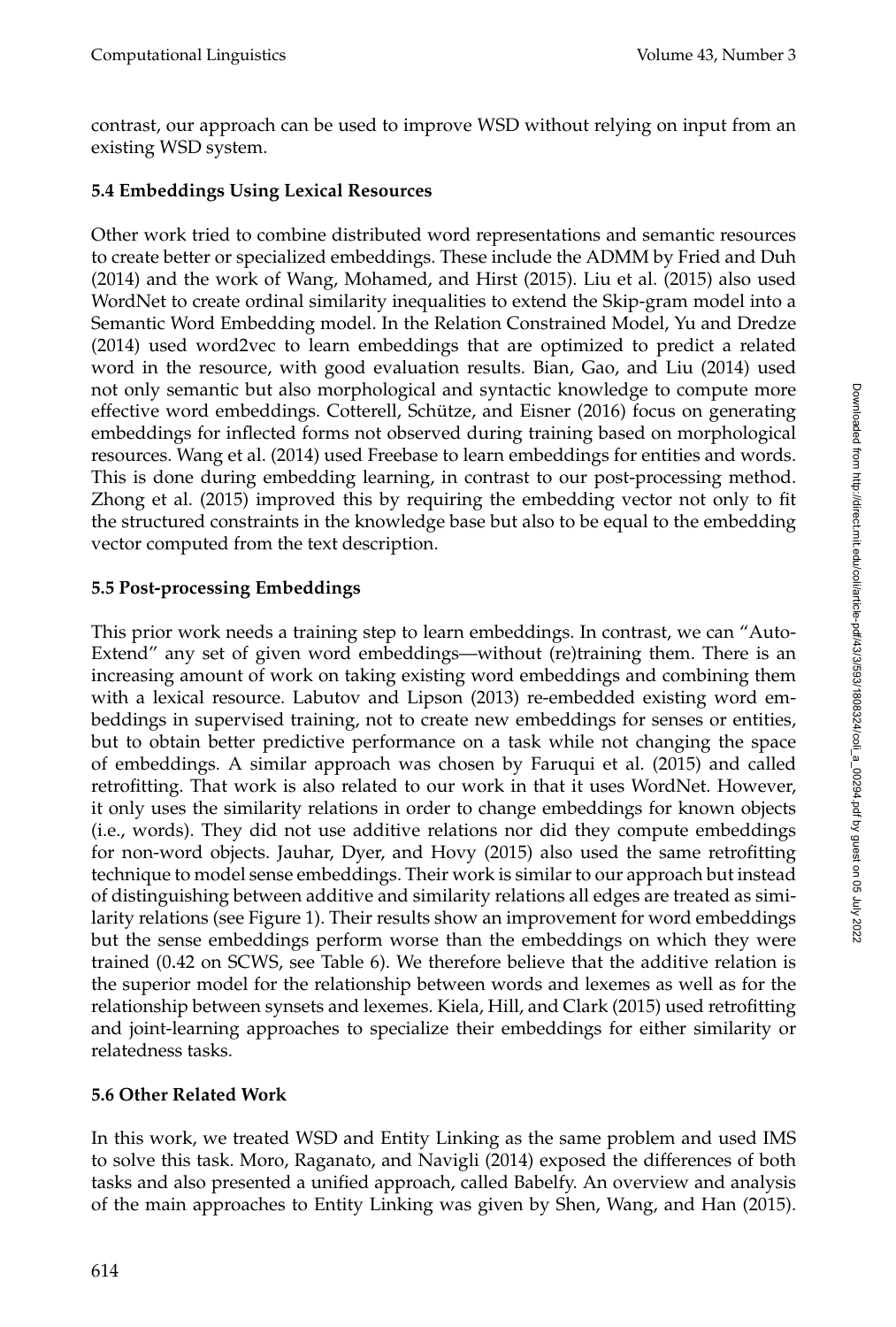And whereas we use cosine to compute the similarity between synsets, there are also many similarity measures that only rely on a given resource, mostly WordNet. These measures are often functions that depend on information like glosses or on topological properties like shortest paths. Examples include Wu and Palmer (1994) and Leacock and Chodorow (1998); Blanchard et al. (2005) give a good overview. A purely graph-based approach to WSD was presented by Agirre, de Lacalle, and Soroa (2014).

# **6. Conclusions**

We presented AutoExtend, a flexible method to learn embeddings for non-word objects in resources. AutoExtend is a general method that can be used for any set of embeddings and for any resource that imposes constraints of a certain type on the relation between words and other objects. Our experimental results show that AutoExtend can be applied to different tasks including Word Sense Disambiguation, Entity Linking, Word-in-Context Similarity, Word Similarity, and Synset Alignment. It achieves state-of-the-art performance on Word-in-Context Similarity and Word Sense Disambiguation.

# **Acknowledgments**

This work was funded by Deutsche Forschungsgemeinschaft (DFG SCHU 2246/2-2). We are grateful to Christiane Fellbaum for discussions leading up to this article and to the anonymous reviewers for their comments.

# **References**

- Agirre, Eneko, Oier Lopez de Lacalle, and Aitor Soroa. 2014. Random walks for knowledge-based word sense disambiguation. *Computational Linguistics*, 40(1):57–84.
- Balamurali, A. R., Aditya Joshi, and Pushpak Bhattacharyya. 2011. Harnessing Wordnet senses for supervised sentiment classification. In *Proceedings of EMNLP*, pages 1081–1091, Edinburgh.
- Bengio, Yoshua, Rejean Ducharme, and Pascal Vincent. 2003. A neural probabilistic language model. *Journal of Machine Learning Research*, 3:1137–1155.
- Bhingardive, Sudha, Dhirendra Singh, Rudra Murthy V, Hanumant Redkar, and Pushpak Bhattacharyya. 2015. Unsupervised most frequent sense detection using word embeddings. In *Proceedings of ACL*, pages 1238–1243, Denver, CO.
- Bian, Jiang, Bin Gao, and Tie-Yan Liu. 2014. Knowledge-powered deep learning for word embedding. In *Proceedings of ECML/PKDD*, pages 132–148, Nancy.
- Blanchard, Emmanuel, Mounira Harzallah, Henri Briand, and Pascale Kuntz. 2005. A typology of ontology-based semantic

measures. In *Proceedings of EMOI - INTEROP*, pages 13–14, Porto.

- Bollacker, Kurt, Colin Evans, Praveen Paritosh, Tim Sturge, and Jamie Taylor. 2008. Freebase: A collaboratively created graph database for structuring human knowledge. In *Proceedings of ACM SIGMOD*, pages 1247–1250, Vancouver.
- Bordes, Antoine, Xavier Glorot, Jason Weston, and Yoshua Bengio. 2012. Joint learning of words and meaning representations for open-text semantic parsing. In *Proceedings of AISTATS*, pages 127–135, La Palma.
- Bordes, Antoine, Jason Weston, Ronan Collobert, Yoshua Bengio, et al. 2011. Learning structured embeddings of knowledge bases. In *Proceedings of AAAI*, pages 301–306, San Francisco, CA.
- Bruni, Elia, Nam Khanh Tran, and Marco Baroni. 2014. Multimodal distributional semantics. *Journal of Artificial Intelligence Research*, 49(1):1–47.
- Chen, Xinxiong, Zhiyuan Liu, and Maosong Sun. 2014. A unified model for word sense representation and disambiguation. In *Proceedings of EMNLP*, pages 1025–1035, Doha.
- Collobert, Ronan, Jason Weston, Léon Bottou, Michael Karlen, Koray Kavukcuoglu, and Pavel Kuksa. 2011. Natural language processing (almost) from scratch. *Journal of Machine Learning Research*, 12:2493–2537.
- Cotterell, Ryan, Hinrich Schütze, and Jason Eisner. 2016. Morphological smoothing and extrapolation of word embeddings. In *Proceedings of ACL*, pages 1651–1660, Berlin.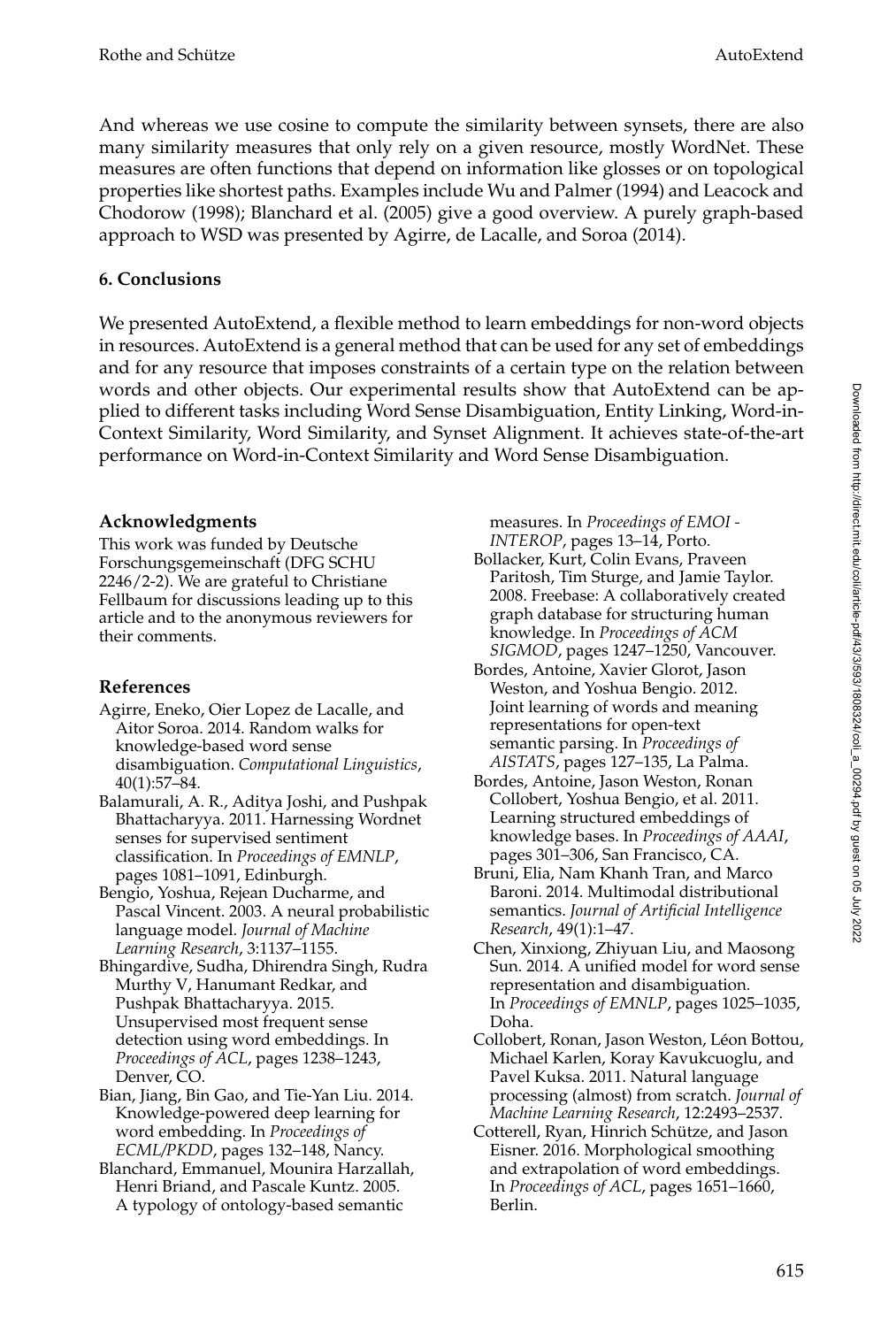Deerwester, Scott, Susan T. Dumais, George W. Furnas, Thomas K. Landauer, and Richard Harshman. 1990. Indexing by latent semantic analysis. *Journal of the American Society for Information Science*, 41(6):391–407.

Faruqui, Manaal, Jesse Dodge, Sujay K. Jauhar, Chris Dyer, Eduard Hovy, and Noah A. Smith. 2015. Retrofitting word vectors to semantic lexicons. In *Proceedings of NAACL*, pages 1606–1615, Denver, CO.

Fellbaum, Christiane. 1998. *WordNet: An Electronic Lexical Database*. Bradford Books.

Finkelstein, Lev, Evgeniy Gabrilovich, Yossi Matias, Ehud Rivlin, Zach Solan, Gadi Wolfman, and Eytan Ruppin. 2001. Placing search in context: The concept revisited. In *Proceedings of WWW*, pages 406–414, Hong Kong.

Fried, Daniel and Kevin Duh. 2014. Incorporating both distributional and relational semantics in word representations. *arXiv preprint arXiv:1412.4369*.

Gabrilovich, E, Ringgaard, M, & Subramanya, A. 2013. FACC1: Freebase annotation of ClueWeb corpora.

Guo, Jiang, Wanxiang Che, Haifeng Wang, and Ting Liu. 2014. Learning sense-specific word embeddings by exploiting bilingual resources. In *Proceedings of COLING, Technical Papers*, pages 497–507, Dublin.

Gurevych, Iryna. 2005. Using the structure of a conceptual network in computing semantic relatedness. In *Proceedings of IJCNLP*, pages 767–778, Jeju Island.

Hamp, Birgit, Helmut Feldweg, et al. 1997. GermaNet - a lexical-semantic net for German. In *Proceedings of ACL, Workshops*, pages 9–15, Madrid.

Hill, Felix, Roi Reichart, and Anna Korhonen. 2014. Simlex-999: Evaluating semantic models with (genuine) similarity estimation. *arXiv preprint arXiv:1408.3456*.

Huang, Eric H., Richard Socher, Christopher D. Manning, and Andrew Y. Ng. 2012. Improving word representations via global context and multiple word prototypes. In *Proceedings of ACL*, pages 873–882, Jeju Island.

Iacobacci, Ignacio, Mohammad Taher Pilehvar, and Roberto Navigli. 2015. Sensembed: Learning sense embeddings for word and relational similarity. In *Proceedings of ACL*, pages 95–105, Beijing.

Jauhar, Sujay Kumar, Chris Dyer, and Eduard Hovy. 2015. Ontologically grounded multi-sense representation learning for semantic vector space models. In *Proceedings of NAACL*, pages 683–693, Denver, CO.

- Kalchbrenner, Nal, Edward Grefenstette, and Phil Blunsom. 2014. A convolutional neural network for modelling sentences. In *Proceedings of ACL*, pages 655–665, Baltimore, MD.
- Kanerva, Pentti. 1998. *Sparse Distributed Memory*. MIT Press.

Kanerva, Pentti. 2009. Hyperdimensional computing: An introduction to computing in distributed representation with high-dimensional random vectors. *Cognitive Computation*, 1(2):139–159.

Kiela, Douwe, Felix Hill, and Stephen Clark. 2015. Specializing word embeddings for similarity or relatedness. In *Proceedings of EMNLP*, pages 2044–2048, Lisbon.

- Kilgarriff, Adam. 2001. English lexical sample task description. In *Proceedings of SENSEVAL-2*, pages 17–20, Toulouse.
- Labutov, Igor and Hod Lipson. 2013. Re-embedding words. In *Proceedings of ACL*, pages 489–493, Sofia.
- Leacock, Claudia and Martin Chodorow. 1998. Combining local context and Wordnet similarity for word sense identification. *WordNet: An electronic lexical database*, 49(2):265–283.
- Levy, Omer and Yoav Goldberg. 2014. Neural word embedding as implicit matrix factorization. In *Proceedings of NIPS*, pages 2177–2185, Montreal.
- Liu, Quan, Hui Jiang, Si Wei, Zhen-Hua Ling, and Yu Hu. 2015. Learning semantic word embeddings based on ordinal knowledge constraints. In *Proceedings of ACL*, pages 1501–1511, Beijing.
- Luong, Minh-Thang, Richard Socher, and Christopher D. Manning. 2013. Better word representations with recursive neural networks for morphology. In *Proceedings of CoNLL*, pages 104–113, Sofia.
- Mihalcea, Rada, Timothy Chklovski, and Adam Kilgarriff. 2004. The Senseval-3 English lexical sample task. In *Proceedings of SENSEVAL-3*.
- Mikolov, Tomas, Kai Chen, Greg Corrado, and Jeffrey Dean. 2013a. Efficient estimation of word representations in vector space. *arXiv preprint arXiv:1301.3781*.
- Mikolov, Tomas, Quoc V. Le, and Ilya Sutskever. 2013. Exploiting similarities among languages for machine translation. *arXiv preprint arXiv:1309.4168*.